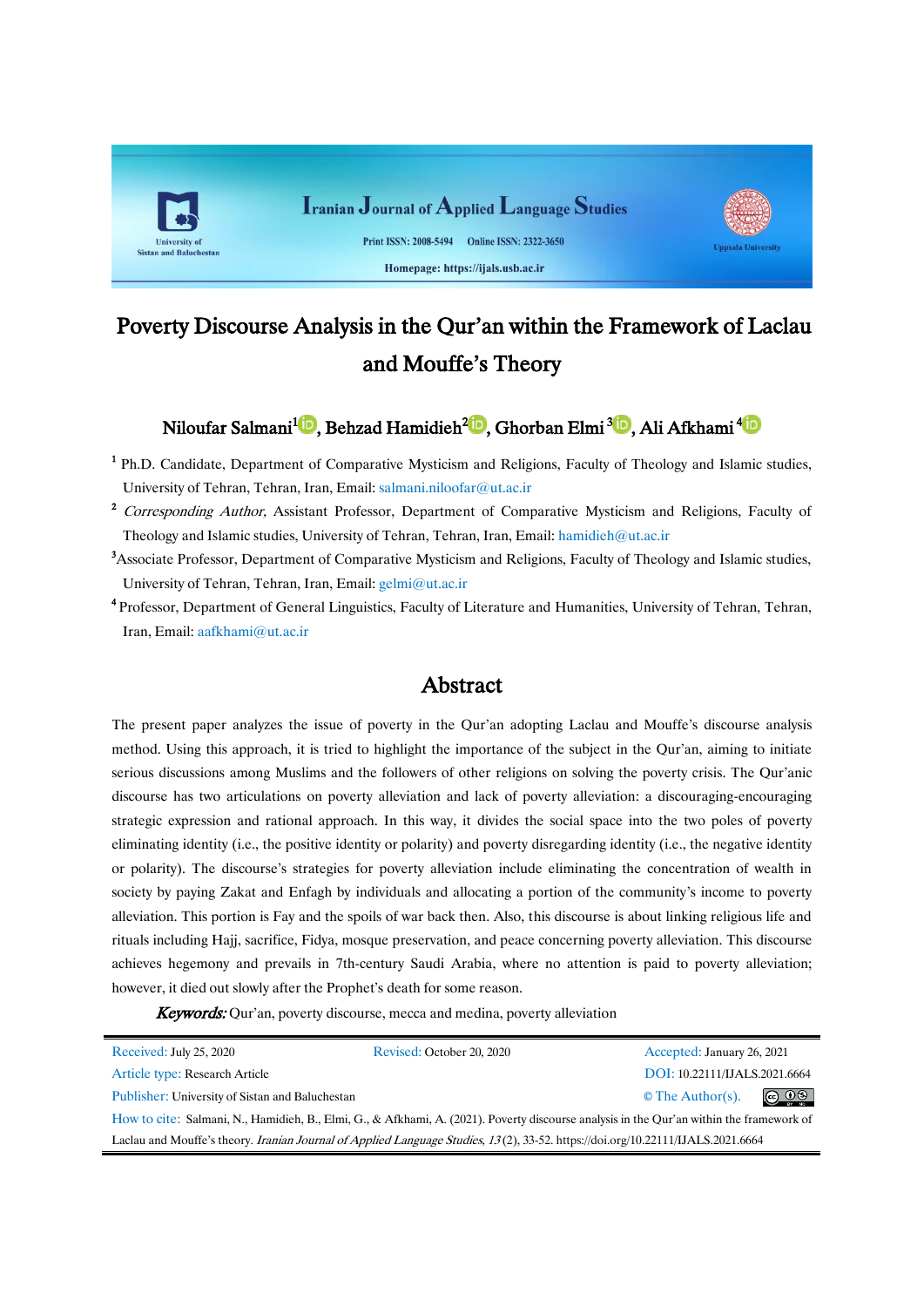## 1. Introduction

The present paper analyzes the issue of poverty in the Qur'an adopting a discourse analysis method (i.e., one of the new branches of linguistics) and a new method in the study of texts, media, and culture. The present paper aims to describe the poverty discourse in the Qur'an within the framework of E. Laclau and C. Mouffe's theory of discourse analysis. The introductory section explains the basis of Laclau and Mouffe's theory to provide a general understanding of the method, followed by analyzing the poverty discourse. The basis of this theory includes developing a new identity in new sets and identifying the wellknown essence of the subject that discourse grants to individuals and social phenomena. It is noteworthy that the conflict of this discourse with the social matter is full and every discourse is always at odds with other discourses defining reality differently. The conflict between the discourses is the struggle over the creation of meanings (Philips & Jorgensen, 2010, pp. 89, 85, 56). Equivalence chains are the communication chains in the discourse representing the logic of equality and helping cohere, unify, and understand the identity of the subject, as to what the subject is equal and in opposition (Hosseinizadeh, 2004, pp. 192-191). Signifier includes persons, concepts, expressions, and abstract or real symbols implying specific meanings and its signified is the meaning that is implied on the signifier (Kasraei, 2009, pp. 343-344). The central signifier, around which the other signifiers gather, is the point of gravity and coherence of all signifiers. Moments are the signifiers temporarily and partially fixed around the central signifier within a discourse. The empty signifier indicates a space and an absent matter. Besides, it illustrates the shortcomings and failures of the dominant discourse in providing it. The floating signifiers existing in the social arena have been multiply signified; moreover, the discourses present them as puzzle pieces brought together to depict a well-rounded and compelling image of their preferred sociopolitical system. The discourse domain, referring to the external discourse environment, includes signifiers or elements that can serve as raw materials for new articulations (Muqaddami, 2011, pp. 99,101). The word hegemony indicates who leads the politics and society, meaning that which political force will decide about the dominant forms of behavior in society (Marsh & Stoker, 1999, p. 209).

The above explanations are a general outline of Laclau and Mouffe's discourse analysis theory, but to understand this theory we must speak in detail about it and not confine ourselves to the explanations in the introduction. Therefore, before the poverty discourse analysis in the Qur'an, it is necessary to introduce the axes mentioned above along with several other concepts that constitute collectively Laclau and Mouffe's discourse analysis, and to study in detail, aiming to a full understanding of the present research.

It is noteworthy that to begin the poverty discourse analysis in the Qur'an, the first step is to identify the terms among which there is a contractual relationship; i.e., the words that are correlated with the issue of poverty. In this way, the articulation and identity of the discourse are achieved. The next step is to examine the discourse domain and consequently the discourse hegemony.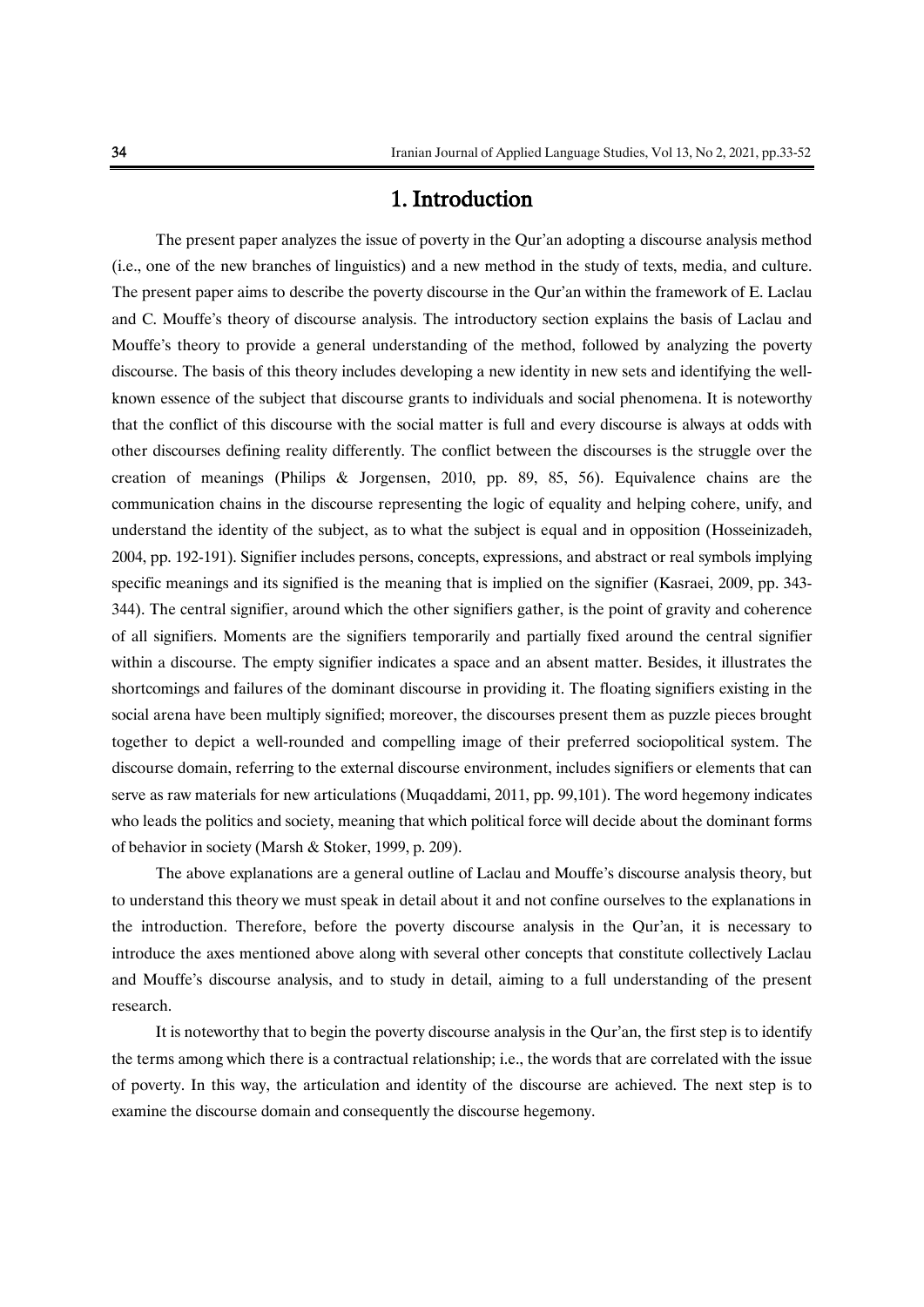## 1.1. Introducing Laclau and Mouffe Discourse Analysis

To explain their theory, Laclau and Mouffe have used various and sometimes complex concepts with different aspects that help to understand their theory and consequently its utilization. So to understand and introduce their theory, we must know these concepts. The multiplicity of concepts in the theory of these two thinkers, although it makes it somewhat difficult to understand, at the same time provides the researcher with a tool that can well understand the intra-discourse and extra-discourse relations of the dominant discourses in societies and analyze the various components of social phenomena (Kasraei, 2009, p. 343). These concepts include:

#### Articulation

Articulation is the juxtaposition of phenomena that are not naturally Along with. According to Laclau's discourse theory, articulation is a combination of elements that find a new identity by being in a new collection (Philips & Jorgensen, 2010, p. 56). In the view of Laclau and Mouffe, the discourse identity is formed as a result of the relationship that arises through the articulation act between different elements<sup>1</sup> (Tajik, 2004, p. 46)

#### Signifier and Signified

Signifier includes persons, concepts, expressions, and abstract or real symbols implying specific meanings in specific discourse frameworks, and their signified is the meaning that is implied on the signifier. For example, the plurality of critical presses is a signifier, and freedom of expression is signified (Kasraei, 2009, pp. 343-344).

### The Central Signifier

The central signifier, the node, or the closure is the signifier around which the other signifiers gather and is the point of gravity and coherence of all signifiers. The importance of the central signifier is because Laclau and Mouffe see the emergence of discourse through the relative consolidation of meaning around particular nodes (Laclau & Mouffe, 1985, 112).

#### The Floating Signifier

The floating signifier is a signifier that has multiply signified that is floating and unstable. discourses, based on their semantic system, try to attach their signified to it and marginalize rival other signified. In the articulation process, the discourses present the floating signifiers as puzzle pieces brought together to depict a well-rounded and compelling image of their preferred sociopolitical system (Muqaddami, 2011, pp. 99).

1

<sup>&</sup>lt;sup>1</sup> communication identity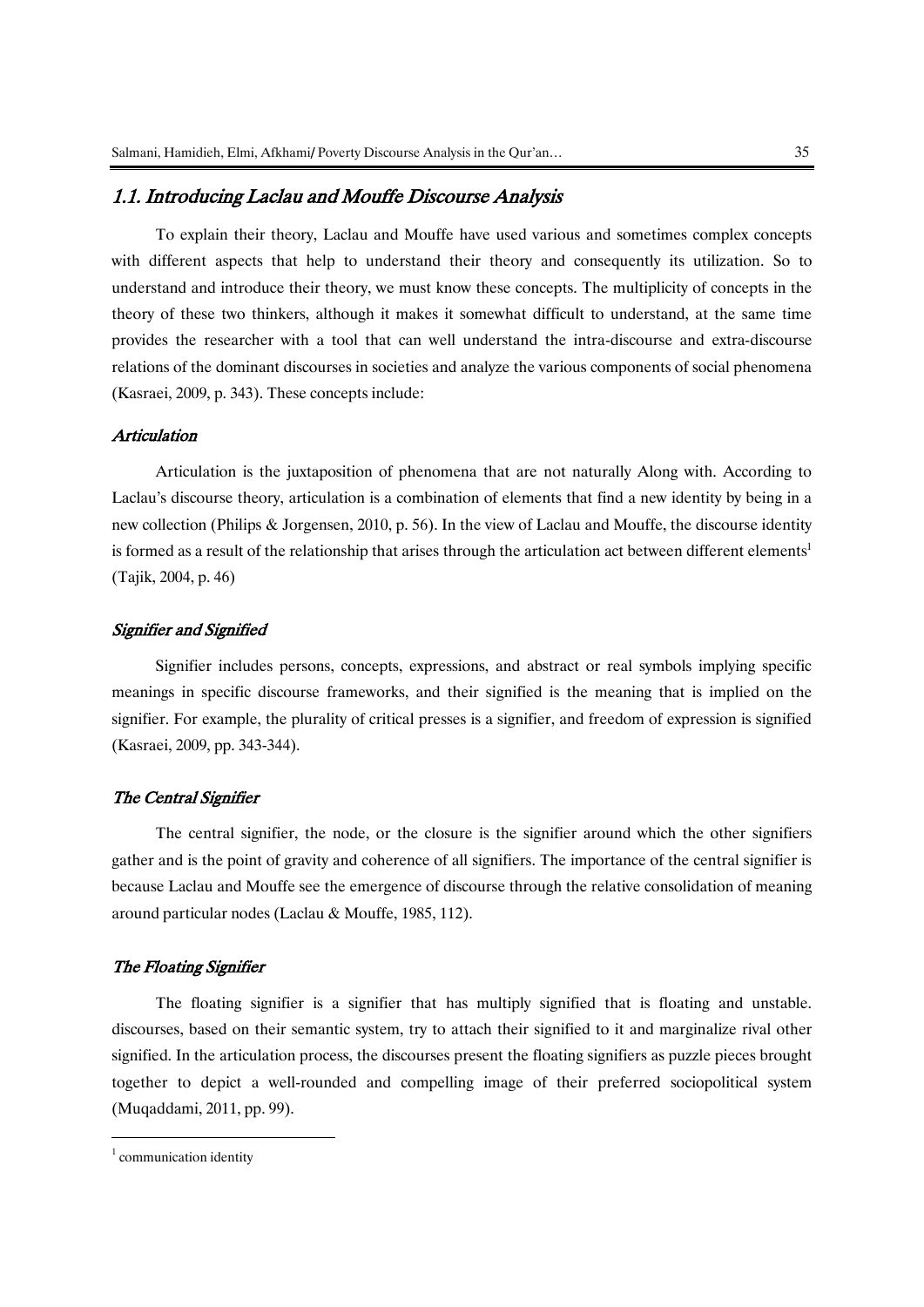#### The Empty Signifier

The empty signifier indicates a space and an absent matter. The empty signifier function is to represent the ideal situation that discourses try to present in the best possible way. On the other hand, it illustrates the shortcomings and failures of the dominant discourse in providing it. Any discourse that can predict the empty signifiers can articulate around them, develop its semantic system and present itself as an ideal and desirable example. Besides, it provides the basis for breaking the dominant discourse foundations by creating a relative hegemonic consensus. (Muqaddami, 2011, p. 99).

## Elements and Moments

Elements are signifiers or signs that every discourse tries to give meaning to them. In other words, elements are floating signifiers that are not placed within a discourse but are excluded from that and are located in a relatively isolated area and cut off from the articulation of the dominant discourse. Indeed, they are located in the discourse domain. In contrast, Moments are the signifiers temporarily and partially fixed around the central signifier within a discourse. (Muqaddami, 2011, p. 101).

## The Discourse Domain

The discourse domain refers to the external discourse environment, which includes signifiers or elements that can serve as raw materials for new articulations. In other words, the discourse domain is called an environment that is created to create uniformity of discourse meanings. In fact, among discourses, there is a constant conflict to consolidate a meaning, a signifier, and a sign, and to transform it from an element to a moment that To create semantic uniformity of discourse, Laclau and Mouffe place the possible meanings of signifiers and signs that have been excluded from discourse in the realm of discourse (Laclau & Mouffe, 1985, p. 111).

## **Identity**

Identity is the identification with the position of the subject in a discourse structure. Identity refers to the nature of the subject and is essentially a discourse matter. For Laclau and Mouffe, since everything makes sense within discourse, identity is also a discourse matter that discourse grants to individuals and social phenomena. Of course, due to the constant conflict between discourses, the issue of Identity creation is temporary and relative, and the discourse identity is unstable (Philips & Jorgensen, 2010, pp. 83, 85).

#### Equivalence and Difference Chains

Equivalence chains are the communication chains in the discourse representing the logic of equality and helping understand the identity of the subject, as to what the subject is equal and in opposition.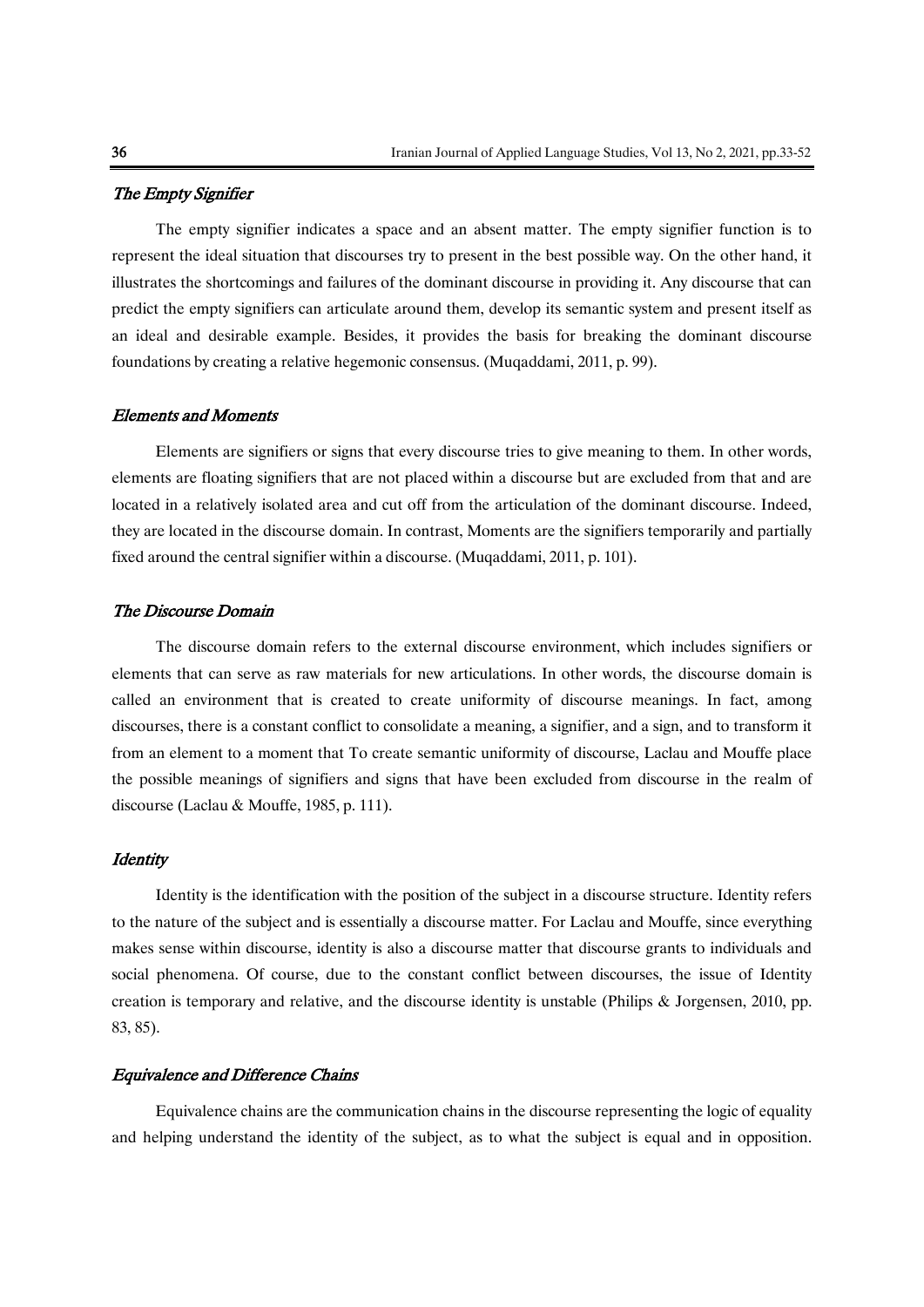Discourses, through the chain of equivalence, eliminate the differences between the elements and help to cohere and unify. In this sense, the elements lose their different qualities and rival meanings and are dissolved in the sense in which discourse gives The logic of equality is the logic of simplifying the political space, but in fact, equality can never eliminate these differences (Hosseinizadeh, 2004, pp.192-191)

#### **Hegemony**

The concept of hegemony is Important in Laclau and Mouffe's discourse theory explanation. Hegemony refers to who is superior in politics and society. In other words, which political force will decide about the dominant forms of behavior in society (Marsh & Stoker, 2005, p. 209)

#### Conflict and Struggle

According to Laclau and Mouffe, the social is full of conflict and struggle. Every discourse is always in conflict with other discourses that define reality differently. The conflict between discourses is the struggle over the creation of meanings (Philips & Jorgensen, 2010, 89). This hostility in Laclau and Mouffe's theory refers to the possibility and temporality and phenomena ultimate randomness and discourses (Laclau, 1990, p. 28).

#### Highlighting and Marginalization

Highlighting and marginalization are two concepts that are related to the concept of conflict and antagonism. In discourse conflicts, each discourse tries to gain power for itself by highlighting its strengths and weaknesses of the rival and by marginalizing its weaknesses and strengths of the rival. Highlighting and marginalization is a way to maintain the hegemonic power and permanence of discourse. (Philips & Jorgensen, 2010, p. 104)

## 2. Articulation of the Poverty Discourse in Qur'an

As stated, the discourse articulation consists of the central signifier and moments or peripheral signifiers surrounding the central one. The central signifier, which makes the moments meaningful, is poverty alleviation and lack of poverty alleviation in the poverty discourse in Makki and Madani verses in the Qur'an. These two central signifiers, forming the core of the discourse, gave meaning to their moments and created a semantic coherence in the discourse articulation. Therefore, each moment is defined by its central signifier, poverty alleviation, and lack of poverty alleviation. Furthermore, as a result of the contractual relationship between the signifier and signified in Laclau's theory influenced by Saussure's linguistic theory (Kasraei, 2009, p. 341), the central signifiers, poverty alleviation and lack of poverty alleviation are also defined mutually. The main reason for offering these divinations is the correlation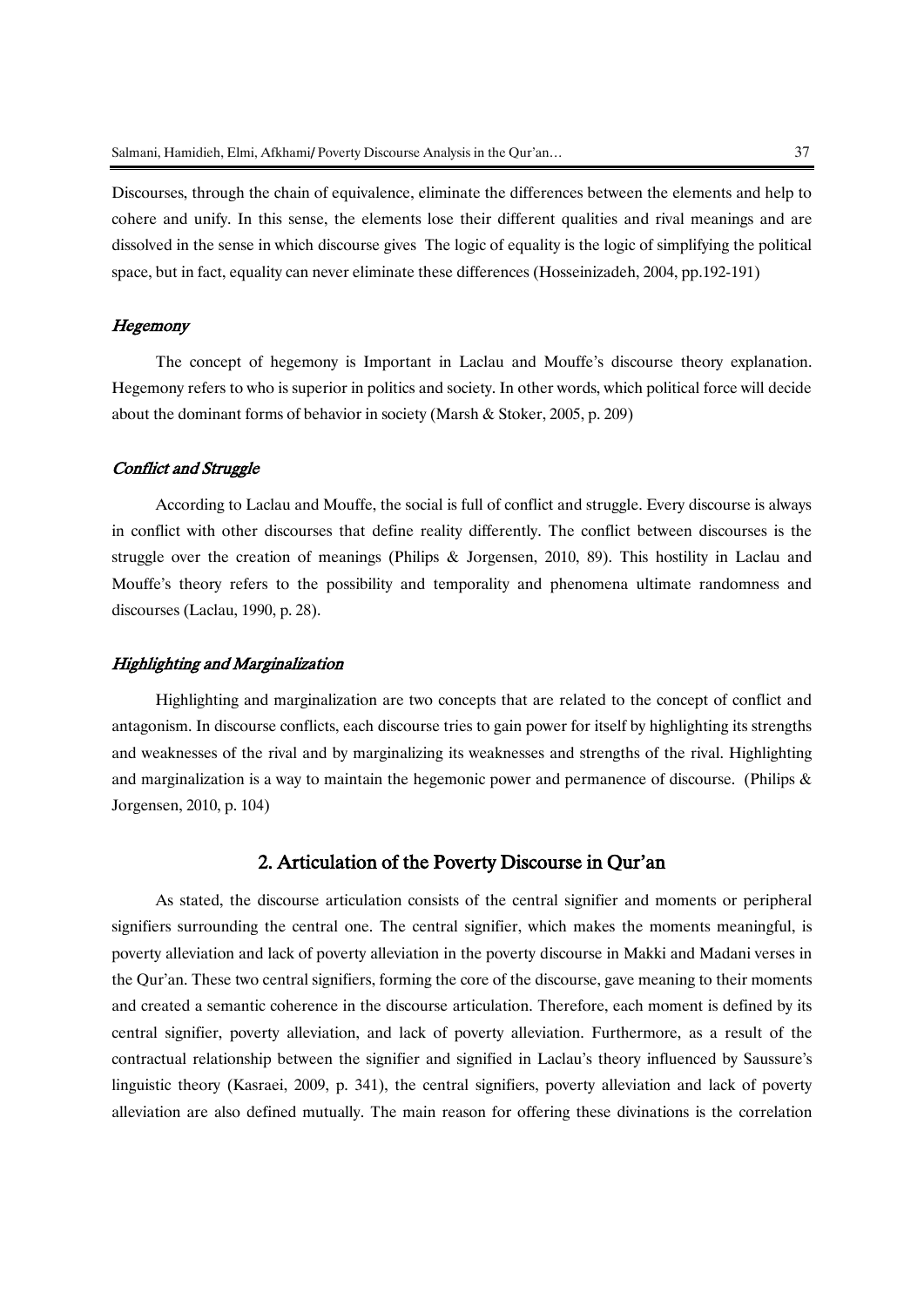between the central signifier and the moments that are the signifier and signified. For example, Jesus' religion means poverty alleviation, and poverty alleviation means Jesus' religion.

The important point about poverty alleviation upon which articulation is formed is that poverty alleviation is the empty signifier of the discourse. It signifies the empty space of Arabistan during the pre-Islam era, as well as the failure of Arabistan's dominant discourse (i.e., idolatry), which has no regard for the issue of poverty alleviation. Based on the historical texts, the rich idolatrous usurp and exploit the poor and slaves (Ali, 1976, vol. 5, pp. 404-405). The poverty discourse in the Qur'an draws attention to this social dilemma using the poverty alleviation signifier. Expression such as

بؤتون الزَّكاةَ'، يؤتِي ماله يتزكَّى'، فِي أموالِهِم حق للسَّائِلِ والمحرومِ'، أنفقوا مِمَّا رزقكم الله اطعموا البائس الفقير لم إطعام يتيما أو مسكين ،' 8 أَطْعِمُوا الْقَانِعَ وَالْمُعْتَرَّ

are equivalents of poverty alleviation in the Qur'anic discourse, while are equivalents of lack of poverty alleviation.

مَن بَخِلٌ ، لَا يَحْضُ عَلَى طَعَامِ الْمِسْكِينِ، `` لَمْ نَكَ نَطْعِمُ الْمِسْكِين' ``، يقبِضُونَ أيدِيهم''، لَا يدخُلَنَّهَا اليوم عليكم مسكِين ''

In general, the poverty discourse in the Qur'an consists of two articulations. One of these discourses is about Makki verses of the Qur'an and the other is about Madani verses of the Qur'an (i.e., verses revealed in Mecca and Medina, respectively). The poverty discourse articulation of Makki verses is articulated around poverty alleviation and lack of poverty alleviation. On the other hand, in the poverty discourse articulation of Madani verses, the discourse is articulated around poverty alleviation and there is limited articulation around the lack of poverty alleviation. Thus, only the one signifier of hypocrite men and women indicates the lack of poverty alleviation. No specific articulation has been made about the lack of poverty alleviation. Therefore, it can be stated that the poverty discourse in the Qur'an has been critical and encouraging in Mecca, while in Medina it has been advisory and strategic. This can be attributed to the social atmosphere of the two cities in which the Qur'anic poverty discourse has emerged. Due to the social and huge class divide that existed between the aristocracy and the other classes in Mecca (Daliri, 2005, p. 81) and the disregard of society's dominant discourse on the issue of poverty alleviation, a critical

-

<sup>2</sup> They pay Zakat

<sup>&</sup>lt;sup>3</sup> he gives his wealth away as self-purification

<sup>&</sup>lt;sup>4</sup> There is rights in their wealth to the beggar and deprived

 $5$ Give enfagh (the giving of the property) to others out of what God has provided for you

<sup>6</sup> feeding the orphans and destitute

<sup>&</sup>lt;sup>7</sup> feed the self-contained needy and the mendicant

<sup>&</sup>lt;sup>8</sup> feed the destitute in hardship

 $9$ Those who are miserly(al-Layl,8)

 $10$  He do not encourage feeding the destitute

 $11$  we did not feed the destitute

 $12$  They tie their hands against Enfagh

 $13$  Make sure no destitute person enters the garden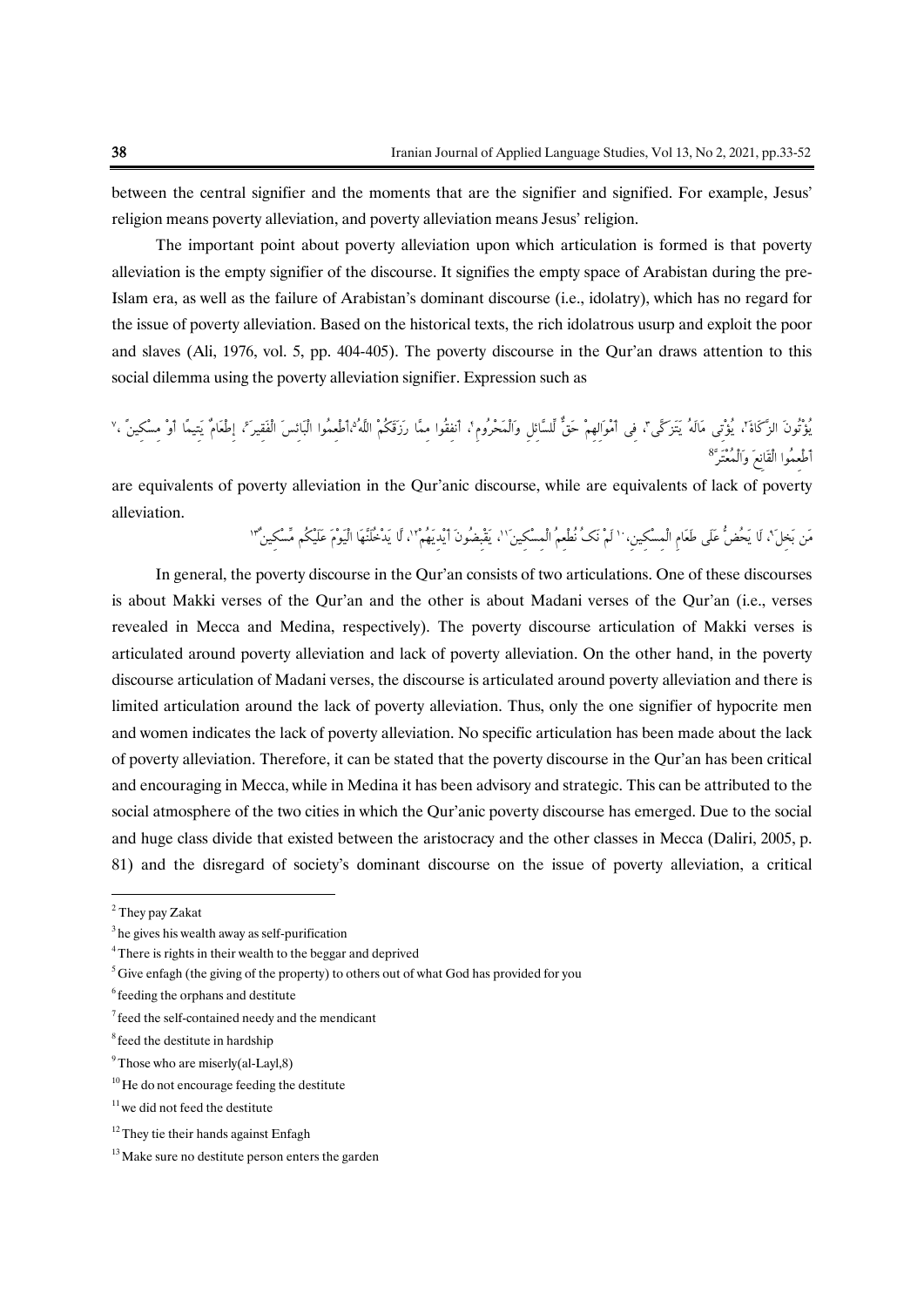deliberate encouraging discourse was required to pave the way for poverty alleviation. However, in Yathrib (Medinat al-Nabi) due to the agricultural economy, the class gap was not so much as (Shahidi, 1990, p. 56) to require the Qur'anic poverty discourse to be critical. In this regard, even the discourse of the Jewish holy book was a poverty alleviation discourse. More importantly, in such an atmosphere that the Prophet's followers migrated from Mecca to this Medina and the others followed him for the pledge of al-Aqaba, a strategic and advisory discourse was required to provide new strategies and guidelines for eliminating poverty.

## 2.1. Poverty Discourse Moments in the Qur'an 2.1.1. The Moments in Makki Verses 2.1.1.1. The Moments Signifying Poverty Alleviation

These moments include the six signifiers of Jesus' religion, the special favored, the most pious, Ashab al-Maimana, the dismissal of fire, and the acquisition of divine rewards that have acquired new meanings of "poverty alleviation" in this discourse. There is a contractual relationship between each of these six words with poverty alleviation in which each of these six moments is a signifier and poverty alleviation is signified.

## Jesus' Religion

),31Maryam ) <sup>14</sup> وَجَعَلَنِي مُبَارَكًا أَيْنَ مَا كُنتُ وَأَوْصَانِي بِالصَّلَاةِ وَالزَّكَاةِ مَا دُمْتُ حَيًّا

"Zakat" literally means an increase in both property and the growth and the purification of the human' soul by God. Essentially, it is something that man excludes from the right of God for the poor (Raghib al-Isfahani, 1996, p. 145). The above verse states that Jesus' duty is to say prayers and pay Zakat, by which to maintain his relationship with God and the poor for the rest of his life. Thus, God explains poverty alleviation as the basis of Jesus' religion. As can be noticed, there is a contractual relationship between the two concepts of Jesus' religion and Zakat, in which Jesus' religion is the signifier and paying Zakat is the signified. Similarly, there is a contractual relationship between the following moments with poverty alleviation, i.e. the central signifier.

## The Special Favored

**.** 

رَحْمَتِي وَسِعَتْ كُلَّ شَيْءٍ فَسَأَكْتُبُهَا لِلَّذِينَ يَتَّقُونَ وَيُؤْتُونَ الزَّكَاةَ وَالَّذِينَ هُم بِآيَاتِنَا يُؤْمِنُونَ<sup>15</sup> (al-Araf,156)

Based on this verse, God's special favored have the three attributes of piety, paying Zakat, and faith; the most important of which is the zakat paying and attention to the poor. Based on the statistical

<sup>&</sup>lt;sup>14</sup> He made me blessed wherever I maybe. He commanded me to pray, to pay Zakat (the prescribed alms) as long as I live.

<sup>&</sup>lt;sup>15</sup> My mercy encompasses all things. 'I shall ordain my mercy for those who are conscious of God and pay Zakat; who believe in Our Revelations.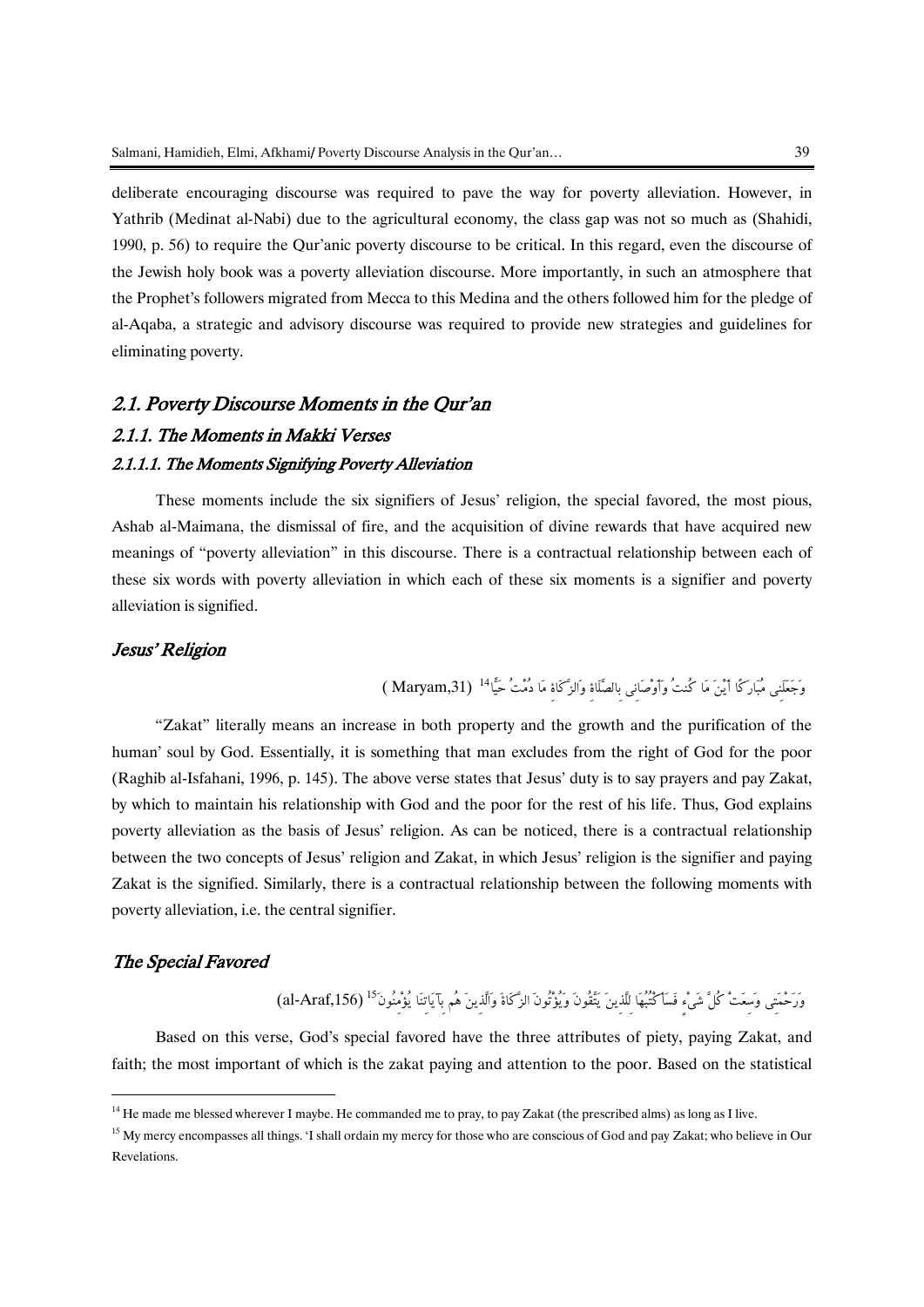studies done in the present paper on the identity of the pious and the believers in the Qur'an, paying Zakat and attention to the poor is a constant element in the identity of the believers and the pious people. Therefore, the above verse, when expressing the attributes of the special favored, i.e., faith, piety, and Zakat, repeats in-depth paying zakat and attention to the poor three times. Highlighting the attribute of Zakat paying in the identity of the special favored and their being identified as those who pay Zakat indicates that poverty alleviation (i.e., paying Zakat) gives connotation to the special favored.

The results of the statistical surveys on the identity of Muminun in the Qur'an are as follows. In 673 verses, the Qur'an speaks of faith. Five of these verses describe the personality of the believers. Among these five verses, four verses (2-4 al-Anfal, 71 at-Tawbah, 1-10 al-Muminun, and 2-3 an-Naml) mention Zakat or Enfagh to describe the believers. The results of the statistical surveys on the identity of Muttaqeen in the Qur'an are as follows. In the Qur'an, 222 verses speak of Muttaqeen (i.e., pious), eight of which express the features of the pious. Among these eight verses, six verses (2-3 al-Baqarah, 177 al-Baqarah, 15-17 Ali Imran, 133-134 Ali Imran, 15-19 az-Zariyat, and 17-20 al-Layl) identify Enfagh as a feature. Remarkably, verses 17-20 of al-Layl introduce the most pious people as merely those who have a financial donation.

#### The Most Pious

**.** 

رَ مُعْ جَنَّبُهَا الْأَتْقَى الَّذِي يُؤْتِي مَالَهُ يَتَزَكَّى..وَلَسَوْفَ يَرْضَى<sup>16</sup> (21 al-Layl,17 to)

The description these verses offer about the identity of the most pious person is about the one who donates his properties and is the only characteristic attributed to whom. This means that poverty alleviation (i.e., financial donation) gives the most pious connotation.

## Ashab Al-Maimana (Companions of Right)

وَمَا أَدْرَاكَ مَا الْعَقَبَةُ فَكُّ رَقَبَةِ أَوْ إِطْعَامٌ فِي يَوْمٍ ذِي مَسْغَبَةٍ يَتِيمًا ذَا مَقْرَبَةِ أَوْ مِسْكِينًا ذَا مَتْرَبَةٍ...أُوْلَئِكَ أَصْحَابُ الْمَيْمَنَةِ "[al-Balad,12 to 18)

"يمن" is the root word for Maimana (ميمنة). Ashab al-Maimana are the companions and owners of luck and prosperity (Al-Tabatabai, 1995, p. 116). In these verses, the companions of the right are identified as those who feed the orphans and destitute on the day of hunger. This description indicates that poverty alleviation (i.e., feeding the destitute on the day of hunger) has given the companions of right connotation. In these verses, which describe the feeding the destitute at starvation and liberating the slave as the main identity of the companions of right, are referred to as Aqaba (the uphill road). This means that these verses speak of feeding others in need and difficult positions, regarding the others as or superior to one's

<sup>&</sup>lt;sup>16</sup> The most pious one will be spared this (fire), he who gives his wealth away as self-purification... and he will be well pleased.

<sup>&</sup>lt;sup>17</sup> What will explain to you what Aqaba (the uphill) is? It is to free a slave, to feed at a time of hunger an orphaned relative or destitute on the day of hunger, ... Those who do these will be Ashab al-Maimana (on the right-hand side).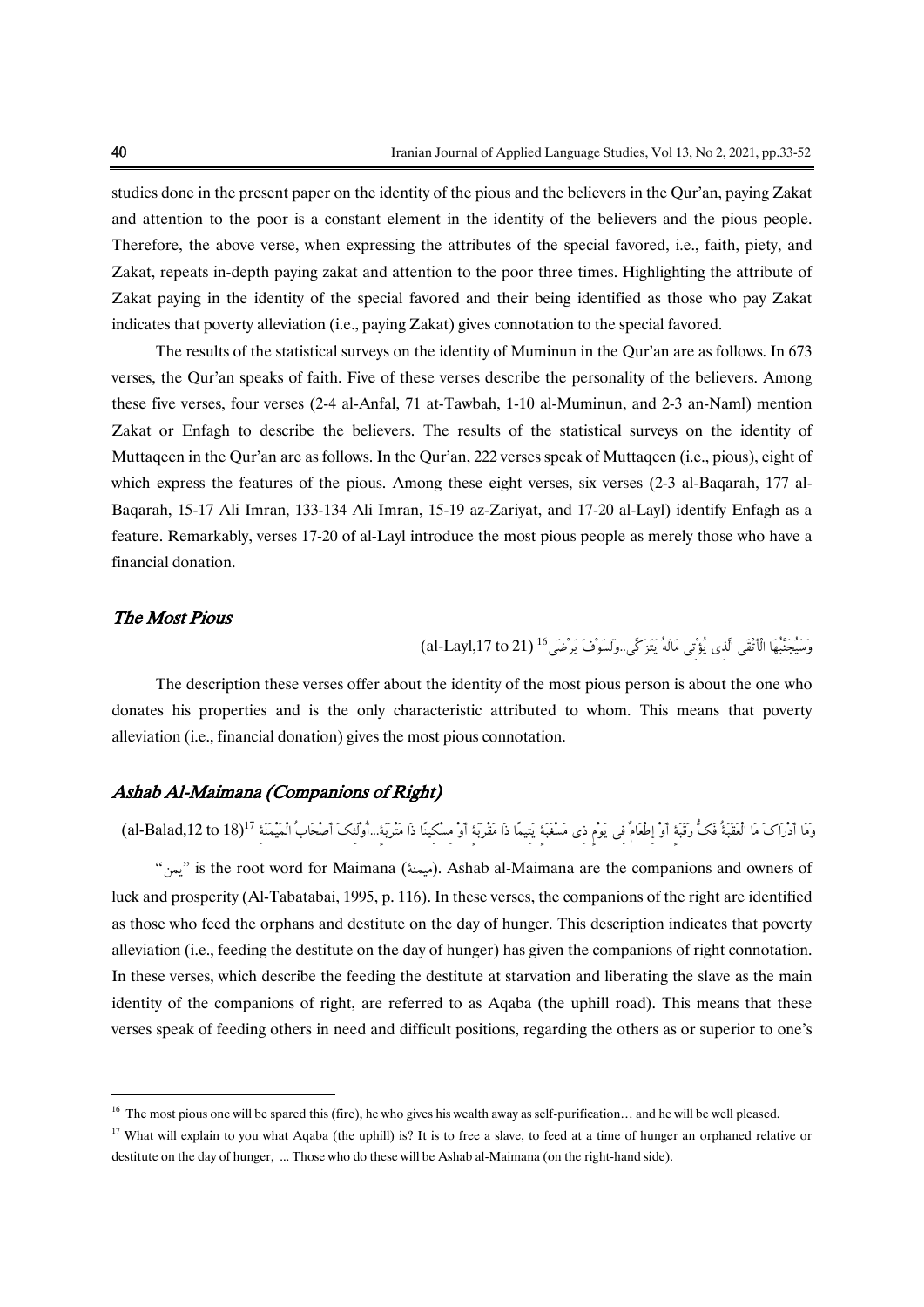self. This is an affair of friendship and sacrifice. Certainly, no one can do such an affair except those who exalt their ego and have a compassionate heart.

## The Dismissal of Fire

)18 to ,14Layl-al (<sup>18</sup> فَأَنذَرْتُكُمْ نَارًا تَلَظَّى..وَسَيُجَنَّبُهَا الْأَتْقَى الَّذِي يُؤْتِي مَالَهُ يَتَزَكَّى

These verses state that only one will stay away from the flaming fire who donates his properties to be cleansed. Enfagh is the criterion for the dismissal of fire. Thus, poverty alleviation (i.e., financial donation) has given "the dismissal of fire" connotation.

## Acquisition of Divine Rewards

إِنَّ الْمُتَّقِينَ فِى جَنَّاتٍ وَعُيُونٍ..كَانُوا قَلِيلًا مَّنَ اللَّيْلِ مَا يَهْجَعُونَ... وَفِى أَمْوَالِهِمْ حَقَّ لِّلسَّائِلِ وَالْمَحْرُومِ "adh-Dhariyat,15 to 19)<br>In these verses, the acquisition of divine rewa

and deprived, indicating that poverty alleviation, i.e. to allocating rights to the beggar and deprived, has given the acquisition of divine rewards connotation. It is noteworthy that the relationship of man with society is one of the criteria for receiving divine rewards in these verses. The verses speak of paying attention to and allocating the right to the hurt part of society rather than the scholars, clergy, rich, and other elected groups of society. Also, according to the phrase المحروم, the poor have some status, value, and identity and thus helping them is not a mere blessing but their right that should be restored.

## 2.1.1.2. The Moments Signifying Lack of Poverty Alleviation

Nine signifiers have taken on a new meaning in this discourse, all of which convey the meaning of lack of poverty alleviation. The signifiers include social gap, oppressor, despot, disbeliever, polytheist, denier of religion, the most wretched, Ashabe Shemal, and the entrance to Saqar. There is a contractual relationship between each of these nine expressions with lack of poverty alleviation, a relationship in which each moment is a signifier and lack of poverty alleviation is the signified.

### Social Gap

**.** 

فَأَمَّا الْإِنسَانُ إِذَا مَا ابْتَلَاهُ رِبُّهُ فَأَعْرَمَهُ وَيَقُولُ رَبِّي أَكْرَمَن وَأَمَّا إِذَا مَا ابْتَلَاهُ فَقَدَرَ عَلَيْه رزْقَهُ فَيَقُولُ رَبِّي أَكْفَارُونَ الْيَتيمَ وَلَا <sup>20</sup> تَحَاضُّونَ عَلَى طَعَامِ الْمِسْكِينِ وَتَأْكُلُونَ التُّرَاثَ أَكْلًا لَّمًّا وَتُحِبُّونَ الْمَالَ حُبًّا جَمًّا .(al-Fajr, 15 to 20)

<sup>&</sup>lt;sup>18</sup> So I warn you about the raging Fire...The most pious one will be spared this, he who gives his wealth away as self-purification.

<sup>&</sup>lt;sup>19</sup> The pious will be in Gardens with [flowing] springs.sleeping only little at night,...giving a rightful share of their wealth to the beggar and the deprived.

 $20$  [The nature of] man is that, when his Lord tries him through honour and blessings, he says, 'My Lord has honoured me,' but when He tries him through the restriction of his provision, he says, 'My Lord has humiliated me.' No indeed You [people] do not honour orphans, you do not encourage one another to feed the destitute, you consume inheritancea greedily, and you love wealth with a passion.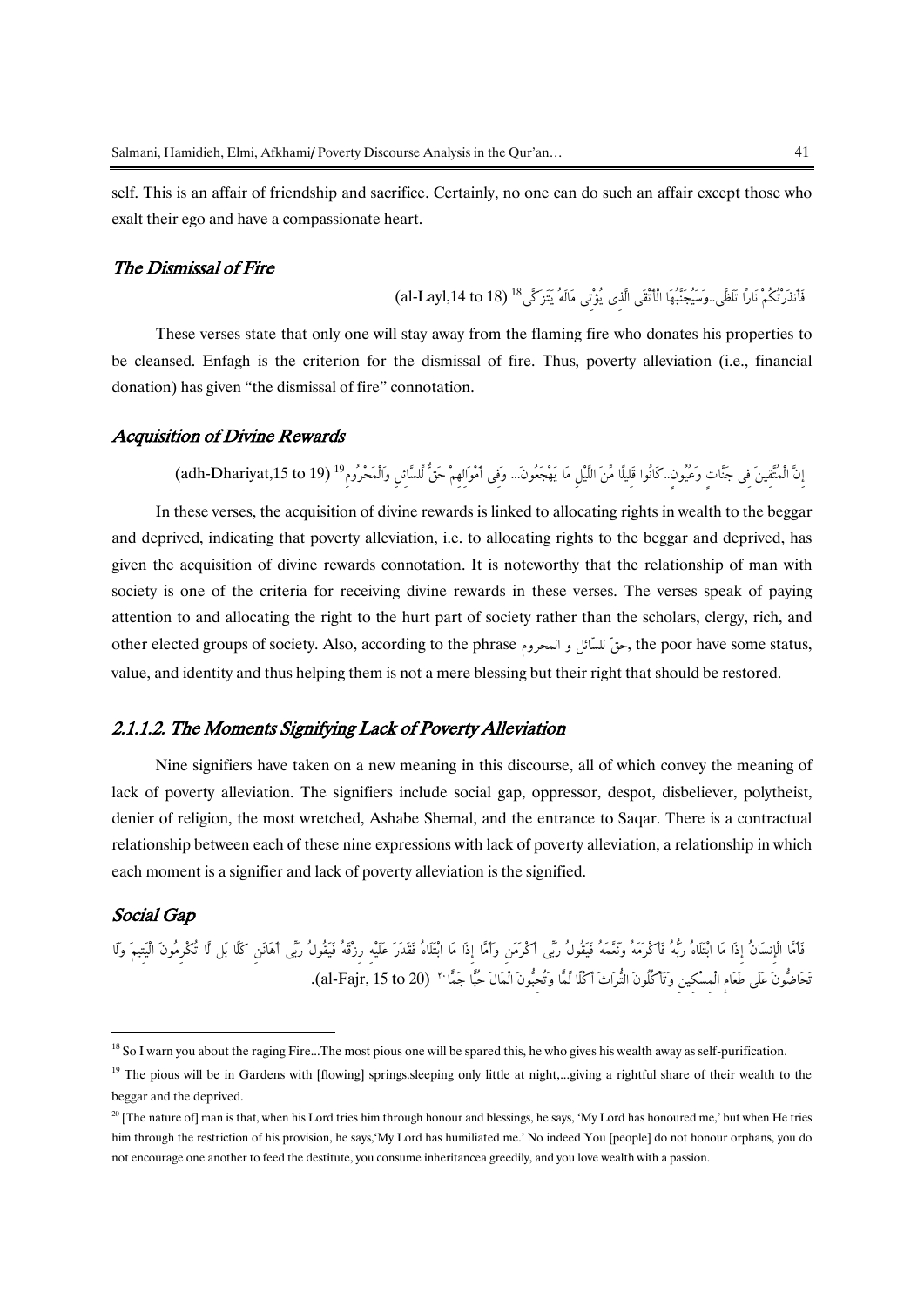Based on these verses, there is a social gap in a society where people are honored and disgraced not because of God's will but as a result of human action, which is due to their inner lust and selfishness. They only seek to use the property for themselves, do not honor the orphan, and do not encourage feeding the destitute. That is why there is a social gap in society. The seriousness and certainty of the matter are expressed by the word  $\mathbb{K}$ , which means never. Thus, the social gap is the gap created in the society due to neglecting the destitute. This shows that lack of poverty alleviation (i.e., reluctance to feed the destitute) has given the social gap connotation. There is a contractual relationship between the concept of the social gap and lack of poverty alleviation, a relationship in which the social gap is the signifier and the lack of poverty alleviation is the signified. Likewise, there is a contractual relationship between subsequent moments with lack of poverty alleviation, i.e. the central signifier.

## Oppressor and Despot

إِنَّا بَلَوْنَاهُمْ كَمَا بَلَوْنَا أَصْحَاَُ الْجَنَّةِ إِذْ أَقْسَمُوا لَيَصْرِمُنَّهَا مُصْبِحِينَ َولَا يَسْتَثْنُونَ فَطَافَ عَلَيْهَا طَائِفٌ مِّن رَّبِّكَ وَهُمْ نَائِمُون...َ فَتَنَادَوا مُصْبِحِينَ أَنِ اغْدُوا عَلَى حَرْثِكُمْ إِن كُنتُمْ صَارِمِينَ فَانطَلَقُوا وَهُمْ يَتَخَافَتُونَ أَن لَّا يَدْخُلَنَّهَا الْيَوْمَ عَلَيْكُم مِّسْكِينٌ ...فَلَمَّا رَأَوْهَا قَالُوا إِ نَّالَضَالُّون...َقَالُوا سُبْحَانَ رَبِّنَا إِنَّا كُنَّا ظَالِمِينَ...قَالُوا يَا وَيْلَنَا إِنَّا كُنَّا طَاغِينَ عَسَى رَبُّنَا أَن يُبْدِلَنَا خَيْرًا مِّنْهَا إِنَّا إِلَى رَبَّنَا رَاغِبُونَ<sup>21</sup> (al-Qalam,17 to 33).

In these verses in the conversations between the owners of the garden, they decided to ban the destitute and not feed them. Finding the garden all burnt, they described themselves as oppressors and despots. These verses presented those who do not pay attention to the destitute and do not feed them as oppressors and despots. Thus, lack of poverty alleviation, i.e., disregarding the destitute and not feeding them, has given the oppressor and despot connotation, thus both words mean lack of poverty alleviation. The words oppressor and despot were used in these verses, instead of greed and stinginess that are the exact equivalents, to indicate how mean was what the garden owners did.

## **Disbeliever**

1

وَإِذَا قِيلَ لَهُمْ أَنفِقُوا مِمَّا رَزَقَكُمْ اللَّهُ قَالَ الَّذِينَ كَفَرُوا لِلَّذِينَ آمَنُوا أَنْطُعِمُ مَن لَوْ يَشَاءُ اللَّهُ أَطْعَمَهُ إِنْ أَنتُمْ إِلَّا فِي ضَلَالٍ مُّبِينٍ ٢٢ (Yaseen, 47)

Enfagh roots in نفق, meaning to finish and leave. Enfagh refers to the giving of the property since the property is lost by donating poor (Raghib al-Isfahani, 1996, p. 819). This verse introduces the disbelievers as those responding to the believers' request on donating what God has given them by claiming that poverty is God's will and Enfagh is the path of misguidance. Enfagh is the attribute of the disbelievers and

<sup>&</sup>lt;sup>21</sup> We have tried them as We tried the owners of a certain garden, who swore that they would harvest its fruits in the morning and made no exception : a disaster from your Lord struck the garden as they slept … Still they called each other at daybreak, 'Go early to your field if you wish to gather all its fruits,' and went off, whispering, 'Make sure no destitute person enters the garden today'... when they saw the garden, they said, 'We must have lost our way... they said, 'Glory be to God, Our Lord! Truly, we were oppressors' ... They said, 'Woe to us! We were despots, but maybe our Lord will give us something better in its place: we truly turn to Him in hope.'…

<sup>&</sup>lt;sup>22</sup> and when they are told, 'Give to others out of what God has provided for you,' the disbelievers say to the believers, 'Why should we give enfagh (the giving of the property) those that God could feed if He wanted? You must be deeply misguided.'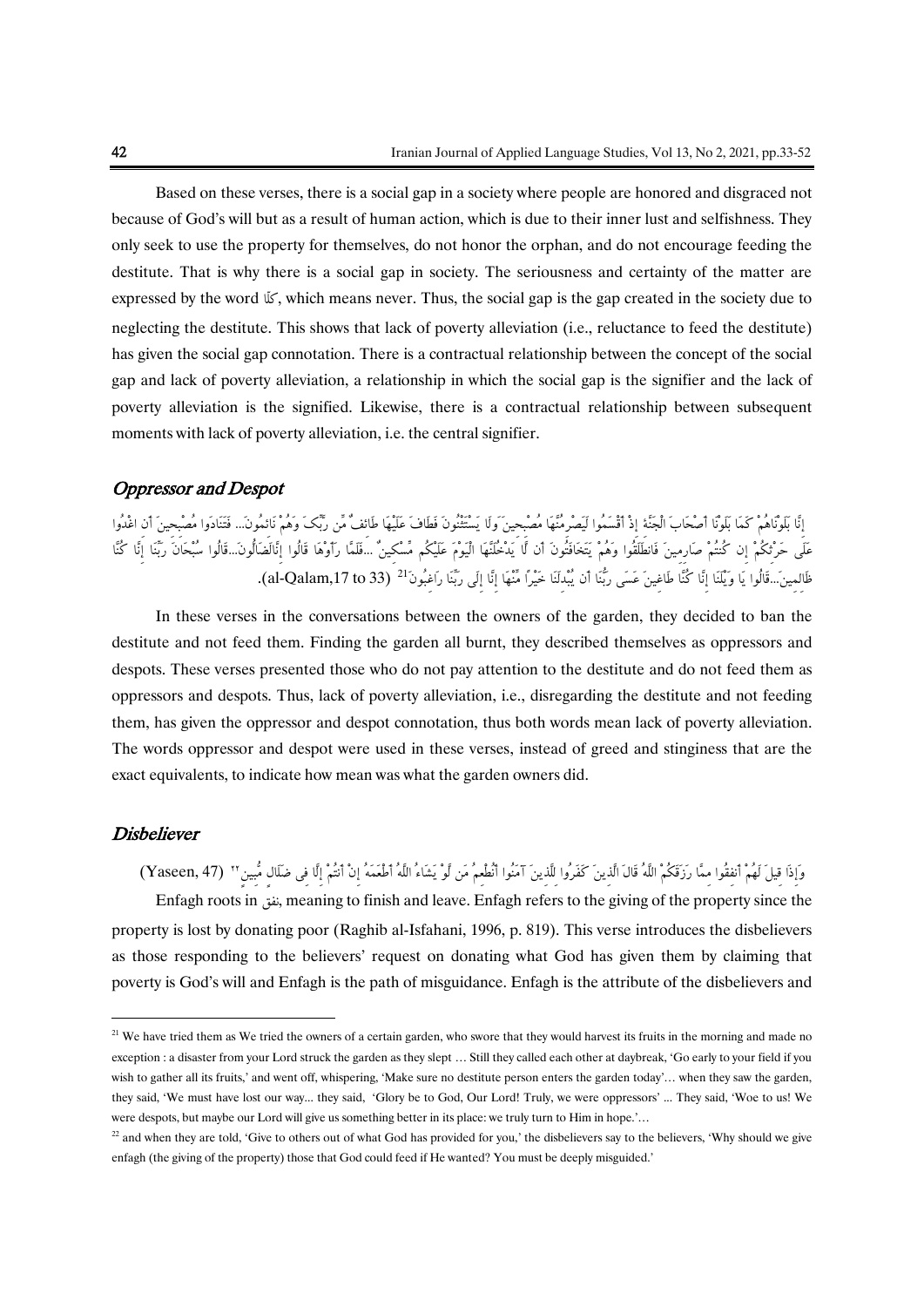consequently disbelief, suggesting that lack of poverty alleviation (i.e., no Enfagh) has given disbeliever connotation.

## Polytheist

..وَوَيْلٌ لِّلْمُشْرِكِينَ الَّذِينَ لَا يُؤْتُونَ الزَّكَاةَ وَهُم بِالْآخِرَةِ هُمْ كَافِرُونَ 23 Fussilat 6 to 8).

These verses define the identity of the polytheists as: "The polytheists are those who do not pay Zakat." The one who refuses to pay Zakat is a polytheist, meaning the lack of poverty alleviation, i.e., not paying Zakat, has given polytheist connotation.

### Denier of Religion

أَرَأَيْتَ الَّذي يُكَذُُِّ بِالدِّينِ فَذلِكَ الَّذي يَدُعُّ الْيَتيمَ وَ ال يَحُضُّ عَلى طَعامِ الْمِسْكينِ فَوَيْلٌ لِلْمُصَلِّينَ الَّذينَ هُمْ عَنْ صَالتِهِمْ ساهُونَ الَّذينَ هُمْ يُراؤُنَ وَ  $(Al$ -Maun,1 to  $7)^{24}$  (مَنْعُونَ الْمَاعُونَ<sup>24</sup>

These verses stating that the denier of religion mistreats the orphan and does not encourage the feeding of the destitute introduces the denier of religion as a person who does not attempt at poverty alleviation. In other words, lack of poverty alleviation (i.e., reluctance to feed the destitute) gives a denier of religion connotation. This discourse introduces poverty alleviation as a highly important issue for religion. The above verses make the worshipers who abstain from Ma'un (ماعون) deserve the cry of woe )ويل), and not those who give the Ma'un while they do not pray. Besides, in the introduction of the identity of the denier of religion, the verses state mistreating the orphan and not feeding the destitute, rather than the acts leading to the regress of the soul such as not praying and not performing the Hajj. Thus, assisting and feeding the destitute, which are attempts to solve the social issue of poverty, is of the utmost importance in religion.

The word Ma'un means any action and anything given to a person in need. It deals with the necessities of his life, such as borrowing money, debt, gift, and the like. Other interpretations of the word refer to the same meaning (Al-Tabatabai, 1995, p. 634).

## The Most Wretched

**.** 

(18 to 8 ,Laylal (<sup>25</sup> وَأَمَّا مَن بَخِلَ وَاسْتَغْنَى وَكَذََُّ بِالْحُسْنَى.. فَأَنذَرْتُكُمْ نَارًا تَلَظَّى لَا يَصْلَاهَا إِلَّا الْأَشْقَى الَّ ذِي كَذََُّ وَتَوَلَّى وَسَيُجَنَّبُهَاالْأَتْقَى الَّذِي يُؤْتِي مَالَهُ يَتَزَكَّى

These verses mention stinginess as a negative attribute and contrast the most wretched with the most pious whose attribute is a donation. Thus, the term ىَّلَوَتَ means refusing to be generous. Based on

<sup>&</sup>lt;sup>23</sup>.. Woe to the polytheists, who do not pay Zakat and refuse to believe in the world to come.

<sup>&</sup>lt;sup>24</sup> have you considered the person who denies religion? It is he who mistreats the orphan and does not encourage others to feed destitute. So woe to those who pray but are heedless of their prayer; those who show off and abstain from Ma'un.

 $25$  There is the one who is miserly, who is self-satisfied, who denies goodness...so I warn you about the raging Fire, in which none but the most wretched one will burn, who denied [the truth],and turned away(ىَّلَوَت(. The most pious one will be spared this who gives his wealth away as self-purification.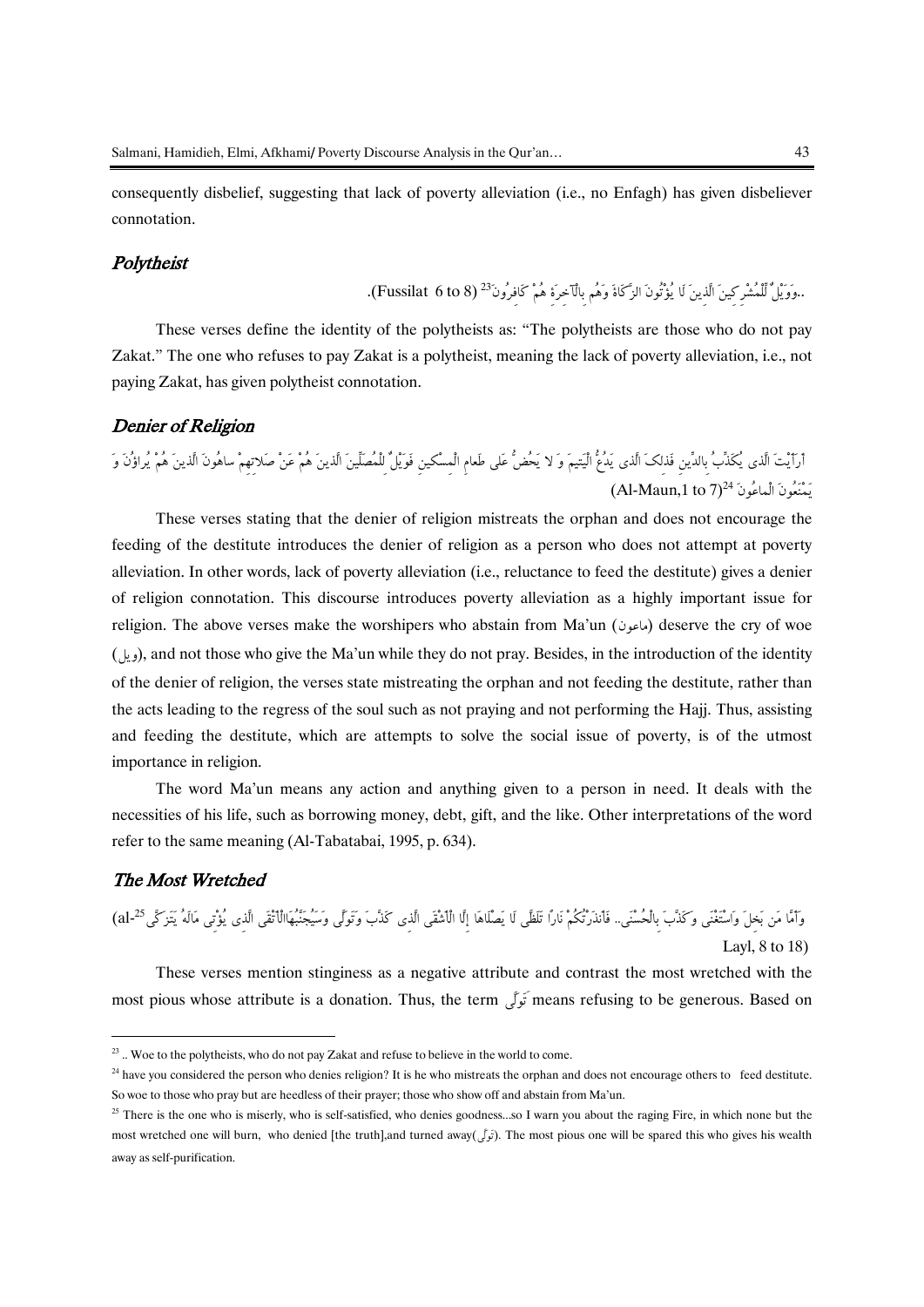these verses, refusal of generosity is the component of the identity of the most wretched. Thus, lack of poverty alleviation (i.e., no financial donation) conveys the most wretched connotation.

## Ashabe Shemal

وَأَمَّا مَنْ أُوتِيَ كِتَابَهُ بِشِمَالِهِ فَيَقُولُ يَا لَيْتَنِي لَمْ أُوتَ كِتَابِيهْ.خُذُوهُ فَغُلُوهُ ثُمَّ الْجَحِيمَ صَلُوهُ ثُمَّ فِي سِلْسِلَة ذَرْعُهَا سَبْعُونَ ذِرَاعًا فَاسْلُكُوهُ إِنَّهُ كَانَ لَا يُؤْمِنُ al (<sup>26</sup>) 34 to ,25Haqqah بِاللَّهِ الْعَظِيمِ وَلَا يَحُضُّ عَلَى طَعَامِ الْمِسْكِينِ

Ashabe Shemal, whose scroll of deed is given to their left hand, is the combination of the two words meaning companions, friends, attendants, and مالِش meaning left, versus یمین meaning right (Raghib al-Isfahani, 1996, p. 267). These verses introduced Ashabe Shemal as not encouraging feeding the destitute. Thus, disregarding poverty alleviation gives the Ashabe Shemal connotation.

#### The Entrance to Saqar

..يَتَسَاءلُونَ عَنِ الْمُجْرِمِينَ مَا سَلَكَكُمْ فِي سَقَرَ قَالُوا لَمْ نَكُ مِنَ الْمُصَلِّينَ وَلَمْ نَكُ نُطْعِمُ الْمِسْكِينَ <sup>27</sup> (al-Muddathir, 39 to 45)

Saqar is one of the names of Hell, which originally is derived from سقر, meaning transformed and thawed by the sun (Raghib al-Isfahani, 1996, p. 235). These verses mention not feeding the destitute as one of the main reasons for going to Saqar, indicating that disregarding poverty alleviation has given the entrance to Saqar connotation. These verses refer to those who do not feed the destitute as criminals, which is a very important point since through an in-depth look and judgment such persons indirectly are responsible for the thefts, corruption and crimes resulting from poverty, while such a definition of crime and criminal does not exist in any judicial organization. In all of these institutions, the only person that is found guilty of theft, corruption, and crime is the perpetrator.

## 2.1.2. The Moments in Madani Verses 2.1.2.1. The Moments Signifying Poverty Alleviation

These moments include the nine signifiers of believing men and women, the believers' Wali, brethren in faith, ending the war, preservation of mosques, Fay, Hajj, Sacrifice, and Fidya, all of which are given connotation by poverty alleviation. There is a contractual relationship between each of these nine signifiers with poverty alleviation i.e., the central signifier.

1

<sup>&</sup>lt;sup>26</sup> But anyone who is given his scroll of deed in his left hand will say, 'If only I had never been given any scroll of deed...'Take him, and fetter him, Then lead him to burn in the blazing Fire, and bind him in a chain seventy metresa long. Indeed he would not believe in Almighty God, he never encouraged feeding the destitute.

<sup>&</sup>lt;sup>27</sup> ...they ask about the guilty. 'What drove you to Saqar (the Scorching Fire)?' they will answer, 'We did not pray; we did not feed the destitute.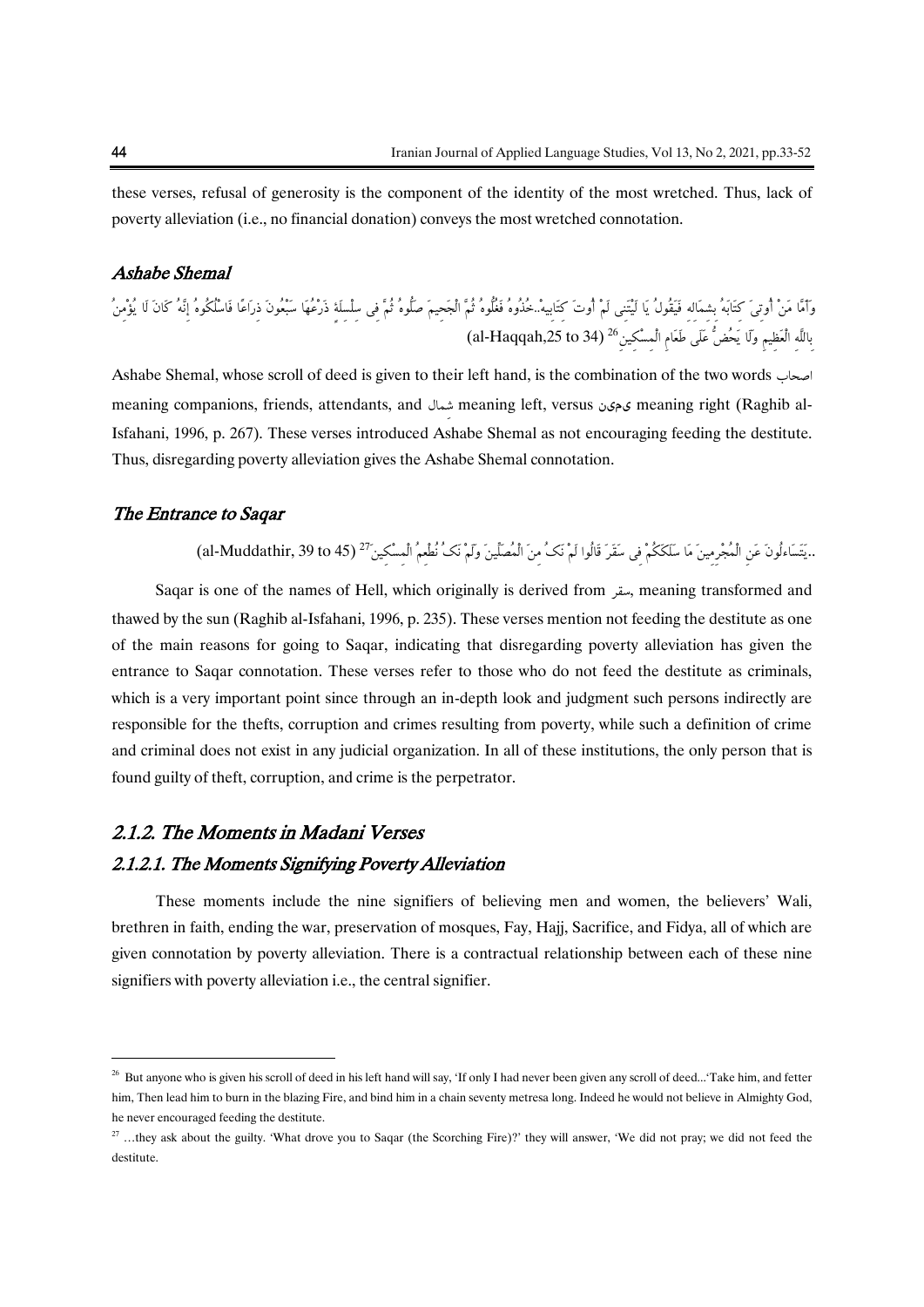## Believing Men and Women

وَالْمُؤْمِنُونَ وَالْمُؤْمِنَاتُ بَعْضُهُمْ أَوْلِيَاء بَعْضٍ يَأْمُرُونَ بِالْمَعْرُوفِ وَيَنْهَوْنَ عَنِ الْمُنكَرِ وَيُقِيمُونَ الصَّالَةَ وَيُؤْتُونَ الزَّكَاةَ وَيُطِيعُونَ اللّهَ وَرَسُولَهُ أُوْلَِِكَ  $\rm (at-Tawbah,71)^{28}$  سَيَرْحَمُهُمُ اللّهُ إِنَّ اللّهَ عَزِيزٌ حَكِيمٌ

According to this verse, paying Zakat is one of the main features of the identity of believing men and women. So, poverty alleviation gives believing men and women connotation. These verses illustrate the discourse's definition of the role and position of women in society who, equal to men, alleviate poverty by paying Zakat. In verse 33 of al-Ahzab, the Prophet's wives are being recommended to pay Zakat as well. The discourse defines a woman's personality and identity in society not as a secluded woman, but as an active, social, compassionate, and caring for the poor woman.

## The Believers' Wali

انّما وَليّكم الله و رسوله والّذين آمنوا الّذين يقيمون الصّلوة و يؤتون الزّكاة و هم راكعون<sup>29 (</sup>Al-Maida,55)

In this verse, the believers' ally (or guardian) is introduced as a person who pays Zakat while bowing down in prayers. This means that poverty alleviation (i.e., paying Zakat) gives believers of the guardian connotation. The word اندا in this verse makes the attribute exclusive for the believers' guardian.

### Brethren in Faith

فَإِن تَابُواْ وَآقَامُواْ الصَّلاَةَ وآتَوْاْ الزَّكَاةَ فَإِخْوَانُكُمْ فِي الدِّينِ..<sup>30</sup> (at-Tawbah, 10,11)

According to these verses, the polytheists are considered to be Muslim brethren in faith when they say prayers and pay their Zakat. Paying Zakat has been introduced as a feature of brethren in faith, meaning that poverty alleviation gives brethren of faith connotation.

## Ending War

-

فَاقْتُلُواْ الْمُشْرِكِينَ حَيْثُ وَجَدتُّمُوهُمْ..فَإِن تَابُواْ وَأَقَامُواْ الصَّلاَةَ وَآتَوْاْ الزَّكَاةَ فَخَلُواْ سَبِيلَهُمْ إِنَّ اللّهَ غَفُورٌ رَّحِيمٌ <sup>31</sup>(15 at-Tawbah,1 to 5) According to this verse, the war with the polytheists who violated their treaty with the Prophet will be terminated when they pay Zakat. Paying Zakat is the criterion for ending the war, meaning that poverty

<sup>&</sup>lt;sup>28</sup> The believers, both men and women, support each other; they order what is right and forbid what is wrong; they say prayer and pay Zakat; they obey God and His Messenger. God will give His mercy to such people: God is almighty and wise.

 $29$  Your true allies (or guardians) are God, His Messenger, and the believers– those who say the prayer, pay Zakat, and bow down in worship.

<sup>&</sup>lt;sup>30</sup> Where believers are concerned, they respect no tie of kinship or treaty. They are the ones who are committing aggression. If they turn to God, say prayer, and pay Zakat, then they are your brothers in faith.

<sup>&</sup>lt;sup>31</sup> …As for those who have honoured the treaty you made with them and who have not supported anyone against you: fulfil your agreement with them to the end of their term. God loves those who are pious. When the [four] forbidden months are over, wherever you encounter the idolaters(who violate treaty), kill them, seize them, besiege them, wait for them at every lookout post; but if they turn [to God], say prayer, and pay Zakat, let them go on their way, for God is most forgiving and merciful.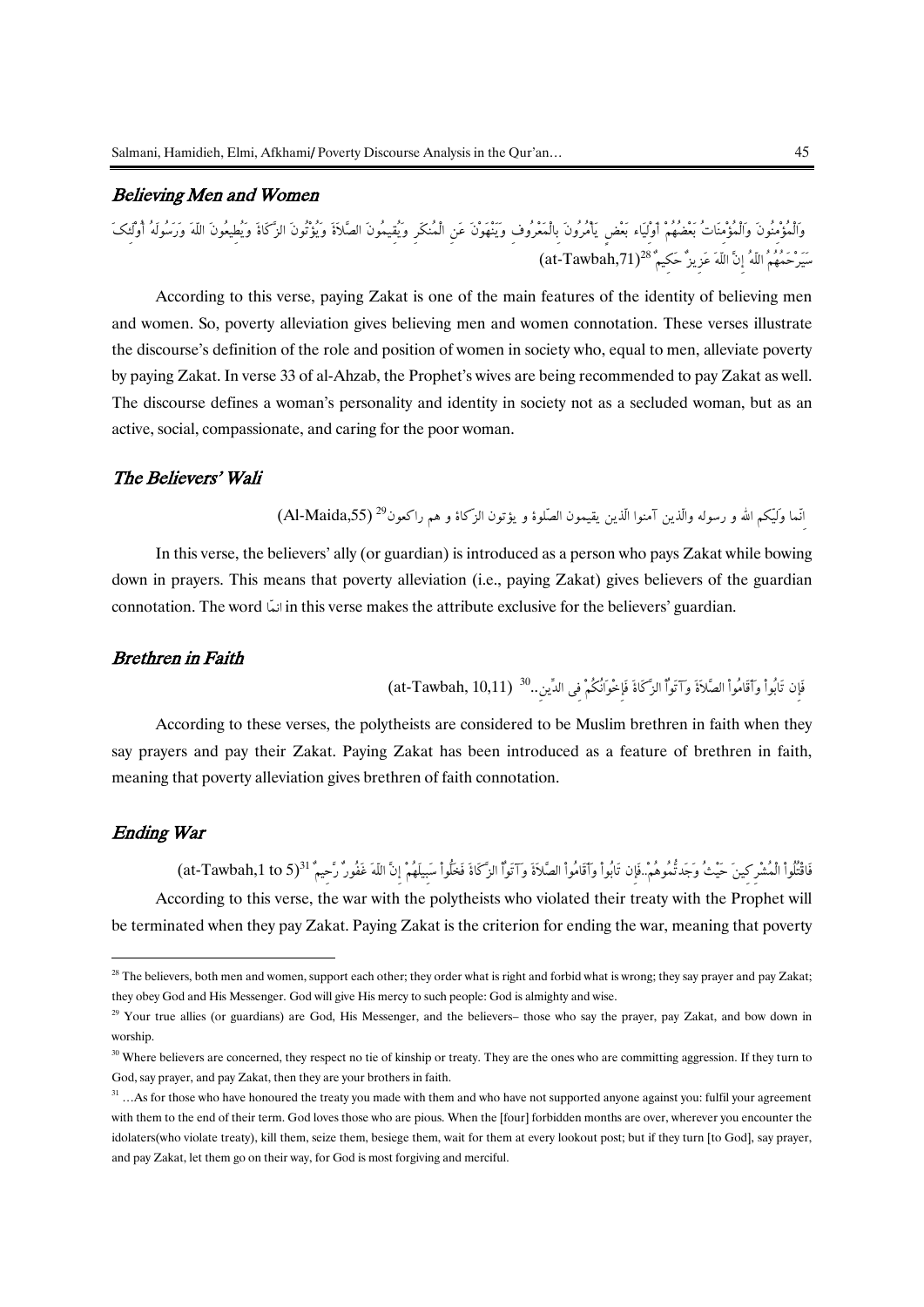alleviation gives ending the war connotation. Accordingly, the Qur'anic discourse will be at peace with those who help the poor by allocating a portion of their property to them. Otherwise, it will stand against the selfish people who merely think of themselves and pay no attention to the poor or the religions that train such people, and will order war until they give up their selfishness, indifference, and stinginess to allocate some of their wealth to the poor. This is the aim of war in Islam, a war not for bigotry but for the poor who are supported by neither the government nor people. This is where the analyst observes the huge gap between the true Islam of Muhammad and that of Islamic sects such as al-Qaida, the Taliban, and ISIS, who easily kill children, women, and men without aiming at poverty alleviation.

### Preservation of Mosques

إِنَّمَا يَعْمُرُ مَسَاجِدَ اللّهِ مَنْ آمَنَ بِاللّهِ وَالْيَوْمِ الآخرِ وَأَقَامَ الصَّلاَةَ وَآتَى الزَّكَاةَ  $^{32}$  (31-Tawbah,18) This verse mentions that only those preserve mosques who believe in God, say prayers, and pay Zakat. Zakat is the criterion for the preservation of mosques, meaning poverty alleviation has given the preservation of mosques connotation. According to this verse, the mosques with life and prosperity are those in which poverty is dealt with since in such mosques there is a spirit of love, brotherhood, and equality. Besides, its prostrators are those who destroyed their only material existence (i.e., self-interest in the existence of God) and gained survival by God who supports the poor.

#### Fay

-

مَّا أَفَاء اللَّهُ عَلَى رَسُولِهِ مِنْ أَهْلِ الْقُرَى فَلِلَّهِ وَلِلرَّسُولِ وَلِذِي الْقُرْبَى وَالْيَتَامَى وَالْمَسَاكِ ينِ وَابْنِ السَّبِيلِ كَيْ لَا يَكُونَ دُولَةً بَيْنَ الْأَغْنِيَاء مِنكُم..ْلِلْفُقَرَاء لْمُهَاجِرِينَ الَّذِينَ أُخْرِجُوا مِن دِيارِهِمْ وَأَمْوَالِهِمْ يَبْتَغُونَ فَضَّلًا مِّنَ اللَّهِ وَرِضْوانًا وَيَنصُرُونَ اللَّهَ وَ رَسُولَهُ ۚ فَ رَسُولَهُ أَوْلَى ذَيْنَ وَالَّذ وَالْإِيمَانَ مِنْ قَبْلِهِمْ يُحِبُّونَ مَنْ هَاجَرَ إِلَيْهِمْ وَلَا يَجِدُونَ فِي صُدُورِهِمْ حَاجَةً مِمَّا أُوتُوا وَيُؤْثِرُونَ عَلَى ۚ أَنْفُسِهِمْ وَلَوْ كَانَ بِهِمْ خَصَاصَةٌ ۚ وَمَنْ يُوقَ شُحَّ  ${\rm (al\text{-}Hashr,}7 \text{ to } 9) \stackrel{33}{\sim}$ نَفْسَهِ فَأُولَ $\sim$ نَكَ هُمُ الْمُفْلِحُونَ

The word فىء means reference and return. Fay is a term that refers to wealth such as Kharaj, and Jizya Muslims take with no war from the disbelievers (Ibn Rushd, 1408 Qamari, p. 355). Verse 7 expresses a share of Fay for the poor and the reason behind dividing Fay for preventing the concentration of wealth among the rich. Further, verses 8 and 9 state the examples of Fay, its belonging to the poor refugees and inhabitants who however in need think the former deserve it, shows that Fay belonging to the poor. Fay is introduced as wealth devoted to the poor and poverty alleviation. This means that Fay has the connotation

<sup>&</sup>lt;sup>32</sup> The only ones who preserve God's mosques (places of worship) are those who believe in God and the Last Day, who say prayer, who pay Zakat.

<sup>&</sup>lt;sup>33</sup> Whatever gains God has turned over to His Messenger from the inhabitants of the villages-Fay-belong to God, the Messenger, kinsfolk, orphans, the needy, the traveller in need– this is so that they do not just circulate among those of you who are rich–…The poor emigrants who were driven from their homes and possessions, who seek God's favour and approval, those who help God and His Messenger– these are the ones who are true– [shall have a share], and Those who were already firmly established in their homes [in Medina], and firmly rooted in faith, show love for those who migrated to them for refuge and harbour no desire in their hearts for what has been given to them. They give them preference over themselves, even if they too are poor: those who are saved from their own souls' greed are truly successful.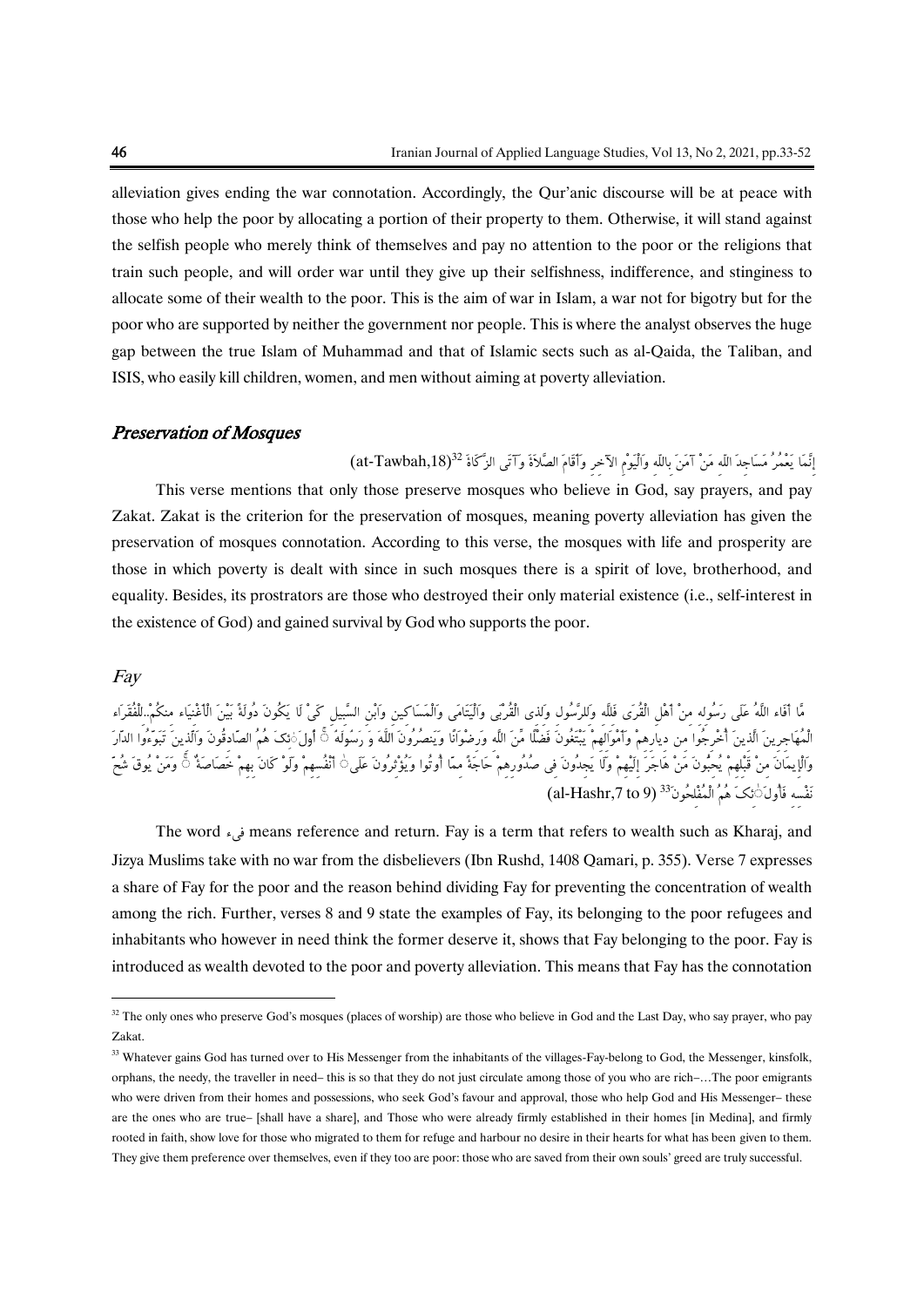of poverty alleviation. Meanwhile, in the pre-Islamic period, the poor and needy did not have a specific share in the distribution of property and the spoils of war (Al-Jazari, 1996, p. 375).

The phrase ,تَمَى لَا يَكُونَ دُولَةً بَيْنَ الْأَغْنِيَاء The phrase كَيْ الْأَغْنِيَاء The phrase , the reason behind dividing Fay and refers to the fact that Fay belongs to the poor (i.e., the poor orphans and relatives).

## Hajj

(,27,28Hajjal (<sup>34</sup> وَأَذِّن فِي النَّاسِ بِالْحَج..ِّلِيَشْهَدُوا مَنَافِعَ لَهُمْ وَيَذْكُرُوا اسْمَ اللَّهِ فِي أَيَّامٍ مَّعْلُومَاتٍ عَلَى مَا رَزَقَهُم مِّن بَهِيمَةِ الْأَنْعَامِ فَكُلُوا مِنْهَا وَأَطْعِمُوا الْبَائِسَ الْفَقِيرَ

These verses address Abraham to invite people to Hajj and then declare its cause by ِل as "to benefit from it and to mention God while sacrificing. So eat from the meat and feed the destitute in hardship". Feeding the poor is one of the main practices of Hajj, which is a subset of one of the main purposes of Hajj, namely "to mention the name of God on the sacrifices". This means that Hajj has the connotation of poverty alleviation. Accordingly, Hajj is a poverty alleviator ritual in which the poor are fed. This essential ritual is of great importance because God invites people to a Hajj such that people solve poverty do not merely revolve around the Kaaba.

## **Sacrifice**

-

# وَالْبُدْنَ جَعَلْنَاهَا لَكُم مِّن شَعَائِرِ اللَّهِ لَكُمْ فِيهَا خَيْرٌ فَاذْكُرُوا اسْمَ اللَّهِ عَلَيْهَا صَوَافَّ فَإِذَا وَجَبَتْ جُنُوبُهَا فَكُلُوا مِنْهَا وَأَطْعِمُوا الْقَانِعَ وَالْمُعْتَرَّ كَذَلِكَ .. سَخَّرْنَاهَا لَكُمْ لَعَلَّكُمْ تَشْكُرُونَ لَن يَنَالَ اللَّهَ لُحُومُهَا وَلَا دِمَاؤُهَا وَلَكِن يَنَالُهُ التَّقْوَى منكُمْ<sup>35</sup>.. (36 and 37) (al-Hajj, 36 and 37)

These verses order giving a portion of the sacrificed camel meat to معتر و قانع) i.e., the poor) and express the centrality of poverty alleviation in sacrifice deducted from the centrality of piety in the sense of poverty alleviation. These verses state that "flesh and blood of the sacrifices do not come to God, but your piety does". Sacrifice is described as a ritual on poverty alleviation, meaning poverty alleviation has given sacrifice connotation. Thus, sacrifice is a ritual in which the life of an animal is taken to feed the poor who are in the grip of poverty so that the person conducting the ritual gets closer to God. This is not a sacrifice like with the pre-Islamic Arabs, the blood of which is rubbed on the Kaaba and the flesh remained intact (Najafi Khomeini, 2019, pp. 151,152).

Based on the statistical results of the word Muttaqin, mentioned in an earlier section, piety also inherently implies the meaning of poverty alleviation.

<sup>&</sup>lt;sup>34</sup> Proclaim the Pilgrimage to all people...to attain benefits and celebrate God's name, on specified days, over the livestock He has provided for them– feed yourselves and the destitute in hardship.

<sup>&</sup>lt;sup>35</sup> We have made camels part of God's sacred rites for you. There is much good in them for you, so invoke God's name over them as they are lined up for sacrifice, then, when they have fallen down dead, feed yourselves and feed the self-contained needy and the mendicant. We have subjected them to you in this way so that you may be thankful. It is neither their meat nor their blood that reaches God but your piety…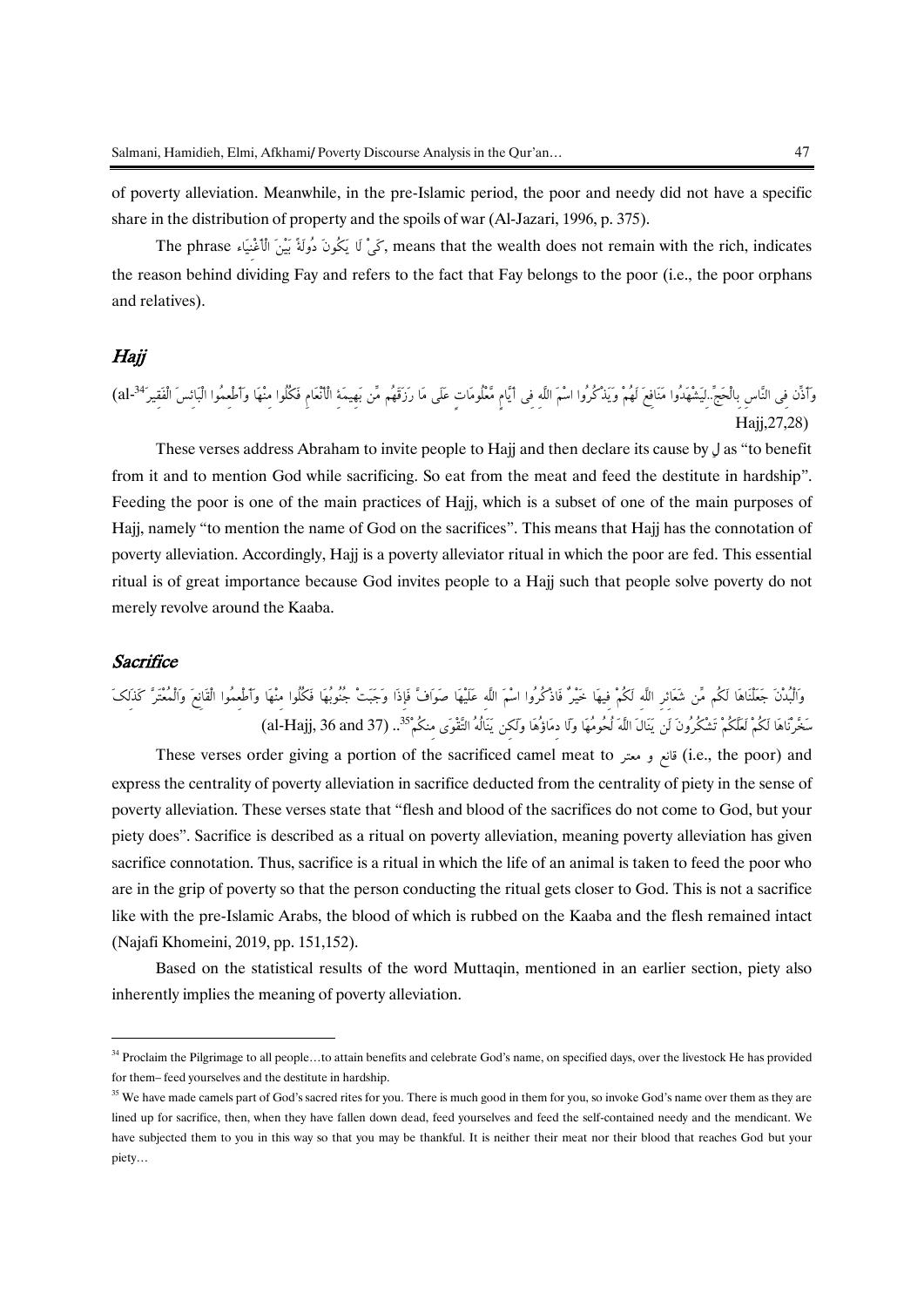## Fidya

يَا أَيُّهَا الَّذِينَ آمَنُواْ كُتِبَ عَلَيْكُمُ الصِّيَامُ كَمَا كُتِبَ عَلَى الَّذِينَ مِن قَبْلِكُمْ لَعَلَّكُمْ تَتَّقُونَ..عَلَى الَّذِينَ مِن قَبْلِكُمْ لَعَلَّكُمْ تَتَّقُونَ..عَلَى الَّذِينَ مِن قَبْلِكُمْ لَعَلَ  $\text{(al-Baqarah,183,184)}^{36}$ خَيْرٌ لَّهُ

Fidya is a part of a property that is paid in exchange for shortcomings in worshiping and for protection against the former's consequences (Raghib al-Isfahani, 1996p. 25). These verses assume a Fidya for fasting, which is food for the destitute. Fidya is introduced as destitute food, meaning poverty alleviation has given Fidya connotation. In other words, Fidya means the property used to feed the destitute to make up for not fasting. This is because poverty alleviation is one of the reasons behind fasting. Two points prove this claim to be right, the first of which is that the only Fidya for fasting is feeding the destitute, not being kind to relatives, friends, etc. Secondly, the phrase تتقون كمّلعل, which expresses the purpose of fasting, based on the statistical results of the word Muttaqin, indicates feeding the poor. Therefore, one of the goals of fasting is poverty alleviation so that people understand the situation of the poor and taste the bitterness of poverty to help the poor.

#### 2.1.2.2. The Moments Signifying Lack of Poverty Alleviation

In the Qur'anic poverty discourse in Madani verses, only one signifier of "hypocrite women and men" has been given the connotation of lack of poverty alleviation. This signifier has a contractual relationship with a lack of poverty alleviation, i.e. the central signifier.

## Hypocrite Men and Women

**.** 

الْمُنَافِقُونَ وَالْمُنَافِقَاتُ بَعْضُهُم مِّن بَعْضٍ يَأْمُرُونَ بِالْمُنكَرِ وَيَنْهَوْنَ عَنِ الْمَعْرُوفِ وَيَقْبِضُونَ أَيْدِيَهُمْ نَسُواْ اللّهَ فَنَسِيَهُمْ إِنَّ الْمُنَافِقِينَ هُمُ الْفَاسِقُونَ -at( <sup>37</sup> Tawbah,67)

The phrase يَقْبِضُونَ ٱيْدِيَهُمْ (tight-fisted) means they avoid Enfagh and donation (Raghib al-Isfahani, 1996, p. 119). The reason for this is the preceding verses, especially verse 54 of at-Tawbah, which speaks of the hypocrite's Enfagh with reluctance. Hence, in this verse, the hypocrite men and women are introduced as those who tie their hands against Enfagh. This means that the lack of poverty alleviation has given hypocrite men and women connotation. Accordingly, hypocrite men and women are those who do not give Enfagh.

In Laclau and Mouffe's theory, identity is constructed in a discourse form by equivalence chains (Hosseinizadeh, 2004, pp. 191,192). Based on the chains of equivalence in the poverty discourse in Makki verses of the Qur'an, the discourse is based on an approach toward the poor and divides society to the two

<sup>&</sup>lt;sup>36</sup> You who believe, fasting is prescribed for you, as it was prescribed for those before you, so that you may be pious... For those who can fast only with extreme difficulty, there is a way to compensate (Fidya)– feed the destitute And whoever adds to goodness, it is better for him.

 $37$ The hypocrites, both men and women, are all the same: they order what is wrong and forbid what is right; they are tight-fisted (against Enfagh). They have ignored God, so He has ignored them. The hypocrites are the disobedient ones (faseq).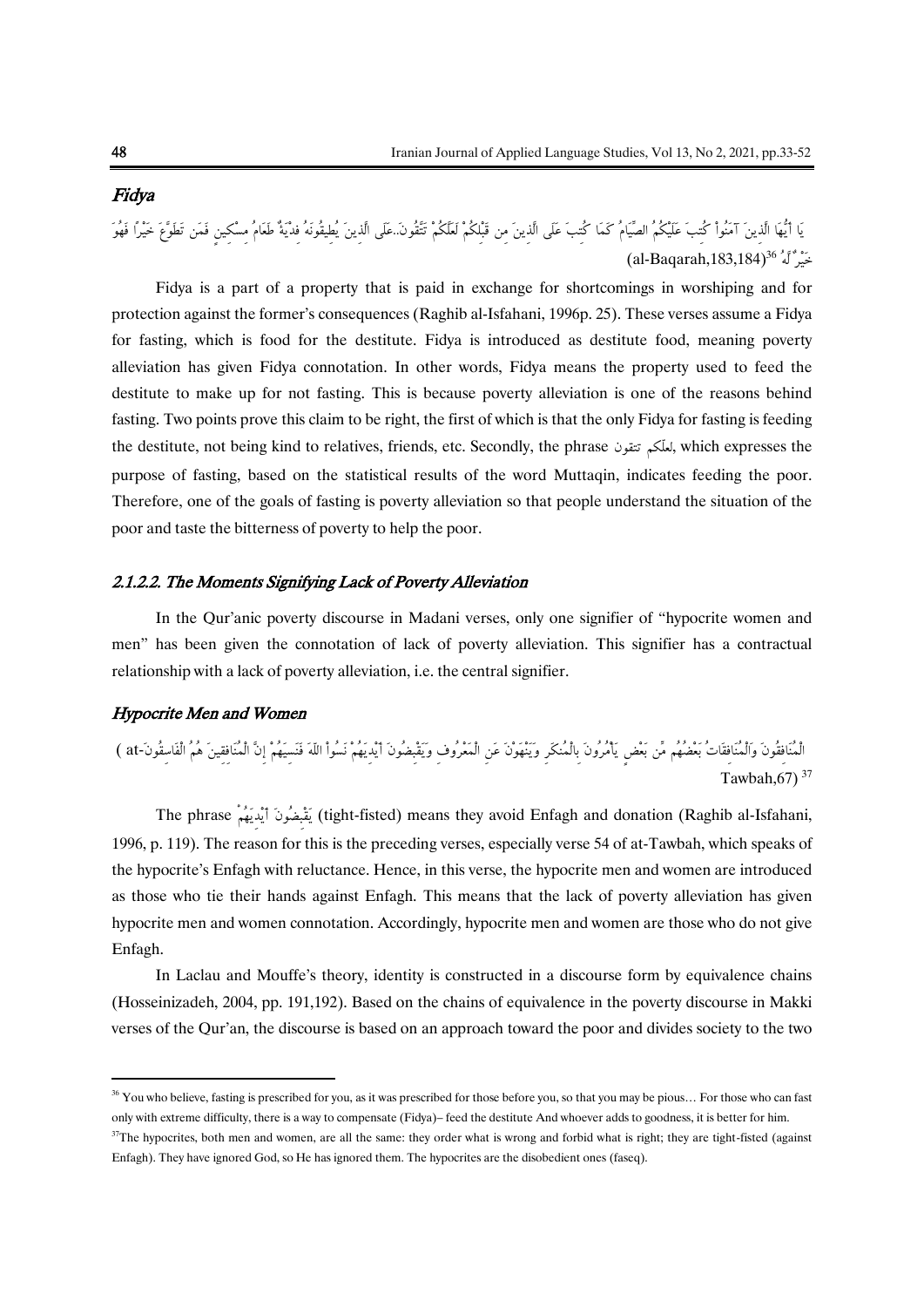opposite poles or identities of poverty alleviator and neglecting. A poverty alleviator pole or identity is equivalent to the special favored, the most pious, Ashab al-Maimana, the dismissed from fire, and the acquirers of divine rewards; the pole whose poverty alleviation is equivalent to Jesus' religion. Moreover, the pole or identity disregarding the poor is equivalent to oppressors, the despot, disbelievers, polytheists, deniers of religion, the most wretched, Ashabe Shemal, and the entrants to Saqar; the pole that causes the social gap. Also, considering the equivalence chains in the poverty discourse in Madani verses of the Qur'an, the discourse centered on the approach toward the poor, divides the society into the two poles or identities of poverty alleviator and neglecting. The poverty alleviator pole or identity is equal to believing men and women, the believers' Wali, brethren in faith. This pole links ending the war, preservation of mosques, Fay, Hajj, Sacrifice, and Fidya to poverty alleviation. In contrast, the other pole or identity equals hypocrite men and women.

## 3. The Discourse Domain of the Poverty Discourse in the Qur'an

Regarding that the context of the emergence of the poverty discourse in the Qur'an is the two cities of Mecca and Medina, the discourse domain is divided into two distinct parts:

## 3.1. The Discourse Domain of the Poverty Discourse in Makki Verses

In this environment, the rich usurp and exploit the poor and slaves (Ali, 1976, pp. 404,405), Quraysh feed many pilgrims (Ibn Hesham, 1994, pp. 63, 64, 65), a group called the Saalic steal and loot commercial caravans out of poverty to feed themselves and the other hungry poor (Al-Hufi, 1972, pp. 226, 230, 234). Commercial caravans fight against the predatory poor selfishly and indifferently (Zilabi, 2007, pp. 56, 57), disregarding their poverty although the Arabs are famous for generosity (Al-Isfahani, Abu al-Faraj, 1985, pp. 4, 3). On the other hand, the poor and slaves either end up enduring poverty with patience and satisfaction or kill their children (31 al-Isra). In this environment where the prevailing discourse in society is idolatry and there is no concern about the issue of poverty alleviation, the poverty discourse in Makki verses of the Qur'an emerges. However, in this context, the Christian and Zoroastrian minorities have a discourse on poverty alleviation in their holy books. Meanwhile, Manichaean minorities claim poverty to be a treasurer identity (Allberry, 1996, Scattered Psalms, pp. 5,19) and require the masses to donate onetenth of their possessions, and Seddiqins are obliged to pay the charity as much as they can and permanently (Biruni,1973, p. 268). The Mazdaki minorities plunder the wealth of the rich as a way of alleviating poverty and call it piety (Tabari, 1984, pp. 639-640).

The poverty discourse in Makki verses raises a semantic conflict in such an atmosphere as stated by defining and redefining floating signifiers such as Jesus' religion, the special favored, the most pious, Ashab al-Maimana, the dismissal of fire, and the acquisition of divine rewards, which have connotations other than poverty alleviation in the contemporary discourses. Also this discourse defines and redefines floating signifiers such as social gap, oppressor, despot, disbeliever, polytheist, denier of religion, the most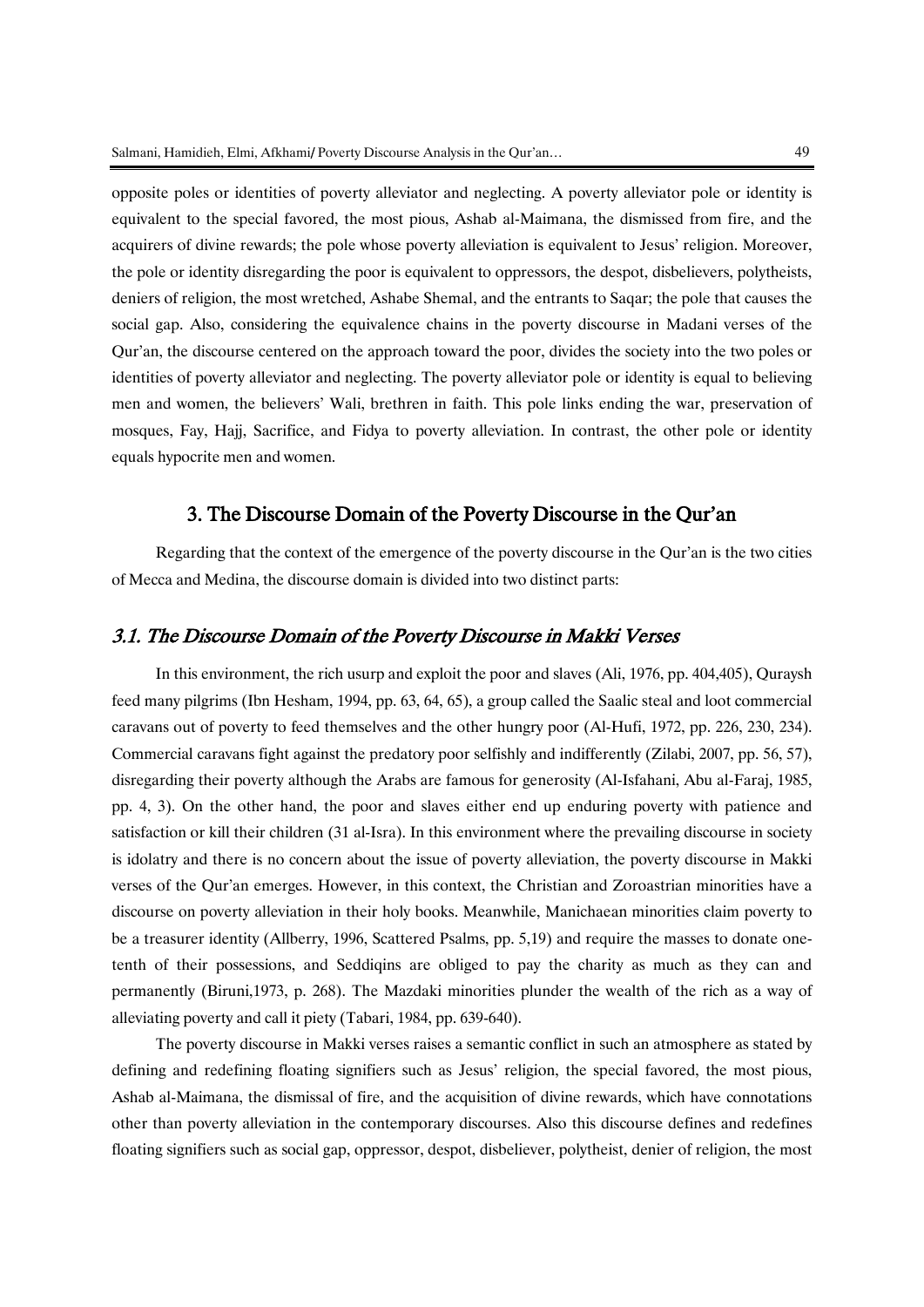wretched, Ashabe Shemal and the entrance to Saqar, which have meanings other than lack of poverty alleviation in the contemporary discourses. Accordingly, it consolidates and highlights the meaning of poverty alleviation and lack of it in theses signifiers and marginalizes other meanings. The result of this struggle is to persuade many people in the community, including the wealthy. This is called the hegemony of the poverty discourse in the Qur'an, which is discussed in the following.

## 3.2. The Discourse Domain of the Poverty Discourse in Madani Verses

In an environment that people are living in poverty and the idolatry has no regard for the issue of poverty alleviation, where Jews despite having a discourse on poverty alleviation in their holy book are among the wealthiest in the community for some reasons such as usury (Samih, 2000, p. 618), the poverty discourse in the Madani verses of Qur'an appears. This discourse defines and redefines floating signifiers such as believing men and women, the believers' Wali, brethren in faith, ending the war, preservation of mosques, Fay, Hajj, Sacrifice, and Fidya, which have meanings other than poverty alleviation in the contemporary discourses. Also, it deals with defining and redefining the floating signifier of the hypocrite men and women, which has meanings other than lack of poverty alleviation in the contemporary discourses. Hence, it consolidates and highlights the meanings of poverty alleviation and the lack of it in these signifiers and marginalizes other meanings. The result of this struggle is the persuasion of many in the community, including the rich, which is referred to as the hegemony of the poverty discourse in the Qur'an.

## 4. The Hegemony of the Poverty Discourse in Qur'an

The best evidence for understanding the hegemony of the poverty discourse in the Qur'an is the historical sources surrounding the era of the emergence of this discourse. Contemporary to the Prophet Muhammad, some chambers were built next to the mosque where the poor and homeless used to live and were supported by alms. They were called Ashab us-Suffah (Ibn Saad, 1410Qamari, vol. 2, p. 652). Each of the companions of the Prophet brought home some of Ashab us-Suffah and fed them (Al-Isfahani, Abu Na'im, 1409 Qamari, vol. 1, p. 338). Also, a fraternal covenant was established between the poor and the wealthy, making the poor migrants' financial problems be partially resolved as Ansar welcomed and fed the refugees who were the poor community in their own homes. Sometimes, there was a conflict over the hosting of a refugee among the Ansar (Mehrin, 1983, p. 114). Furthermore, Ansar believed the spoils of war belong to the poor refugees and shared their possessions and properties with them (9 al-Hashr).

During the Prophet's lifetime, Fay and a portion of the spoils of war were allocated to the poor (Al-Tarihi, 1983, Vol. 2, p. 82) and was divided among the poorest groups of society (Montazer Al-Qaim, 2002, p. 247). For example, the income of Fadak was distributed among the poor and needy, and the income of Khaybar was divided into three parts, two of which for the refugees and one for poor relatives (Al-Waqidi, 2009, p. 82). According to historical texts, Muslim tribes sent the Zakat to the poor to Medina, as those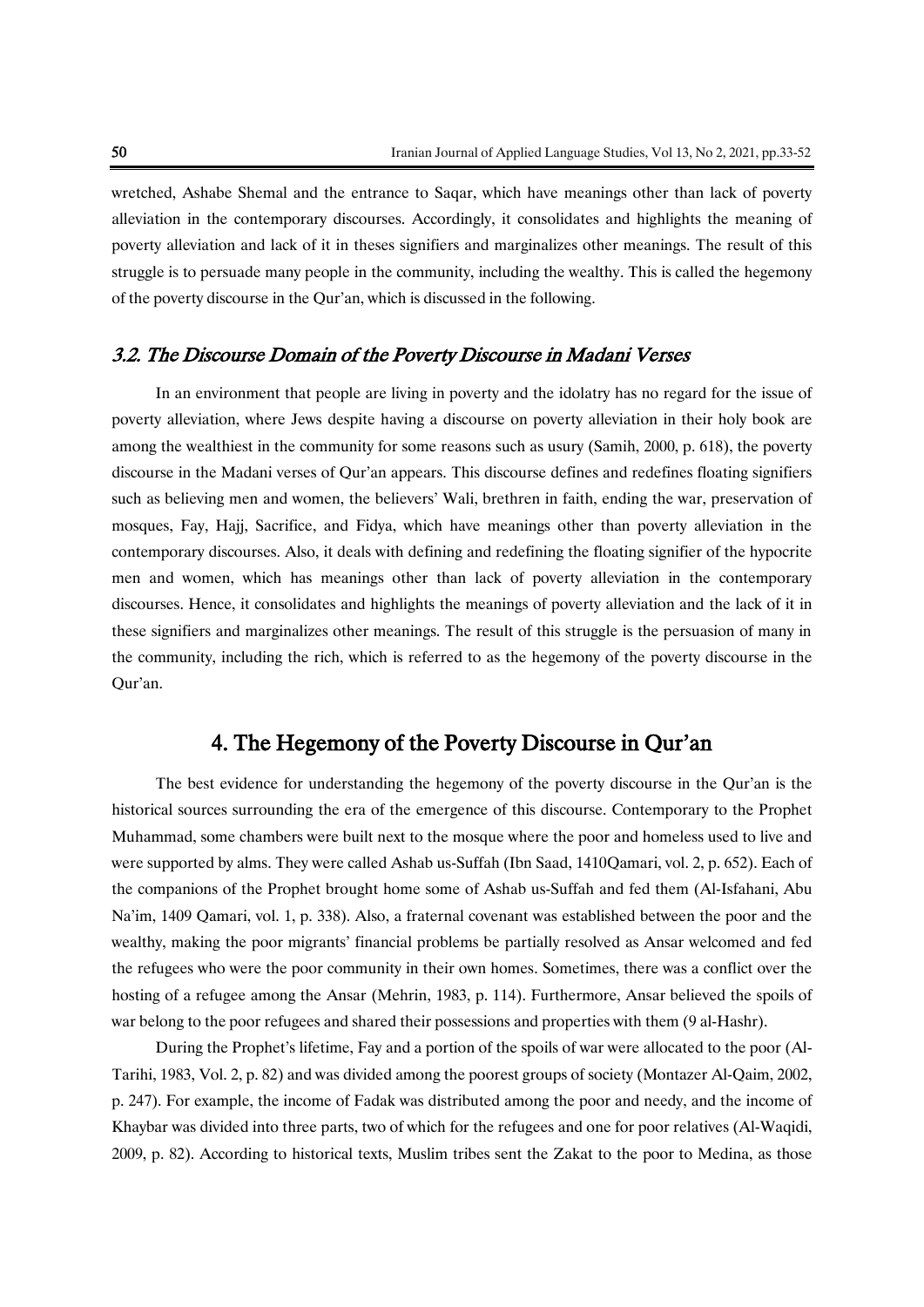who were 'Zakat agents' were Zakat collectors, and gave it to the Mostowfi, who were Zakat collectors from the agents (Kattani, 2001, vol. 1, p. 410). It is noteworthy that any money from booty and Zakat was distributed among Muslims quickly and there were no Bayt al-mal and treasuries (Ibn Saad, 1410 Qamari, Vol. 2, pp. 32, 33). This hegemony means the persuasion power of the poverty discourse in the Qur'an that is seen during the Prophet's life. However, after the death of the Prophet, this hegemony died out slowly for some reasons such as the change in the division manner of Bayt al-mal, comparative division of Bayt almal based on the closeness to Muhammad and the Islamic background by Umar, the second caliph, and the abuse of Bayt al-mal i.e., the accumulation of property in Bayt al-mal and his arbitrary donations by Uthman, the third Caliph (Montazeri Moghaddam, Hamed, 2010, pp. 143,145). Nevertheless, this hegemony is still present in charity institutes and the Zakat financial system in some Muslim communities.

## 5. Conclusion

The poverty discourse in the Qur'an, articulated around poverty alleviation and lack of poverty alleviation, has a discouraging-encouraging strategic statement that encourages poverty alleviation and discourages neglecting the poor. This statement implies the theology that God is kind and vengeful at the same time. This discourse has a rational approach since it discusses moderate donation with which each individual should allocate some of his property but not all of it to the poor. Although a moderate sacrifice is mentioned in the discourse, it is entirely optional. Economically, the solution provided by this discourse is to eliminate the concentration of wealth in the society by paying Zakat and Enfagh by the individuals in the community, as well as allocating a portion of the community's wealth. This portion includes Fay and spoils of war for poverty alleviation. Also, the solution is to highlight poverty alleviation in the religious lifestyle, which means linking religious life and rituals including Hajj, sacrifice, Fidya, mosque preservation, and peace concerning poverty alleviation. This discourse transforms the pre-Islamic Arab by creating meanings and reaching consensus among individuals in society. Therefore, in Medina and a few years later in Mecca and even its neighboring cities, the poor, who were the valueless pole of society in such a miserable situation that they robbed caravans and killed their children due to hunger, were financially supported by the Zakat system, Fay, and part of the spoils back then. Also, they were honored, nurtured, and supported by the members of the Islamic community since, in this consensual discourse, poverty alleviation is considered as a value and the poverty alleviator person as a positive identity of the society. Although this discourse has slowly died out after the Prophet's death, its hegemony is still present in charities and the Zakat financial system exists in some Muslim societies. The present study not only proves the unity of religions in poverty alleviation, but also shows that

There is one thing in common between a religious person like Muhammad and an atheist like Marx, and that is paying attention to poverty alleviation.